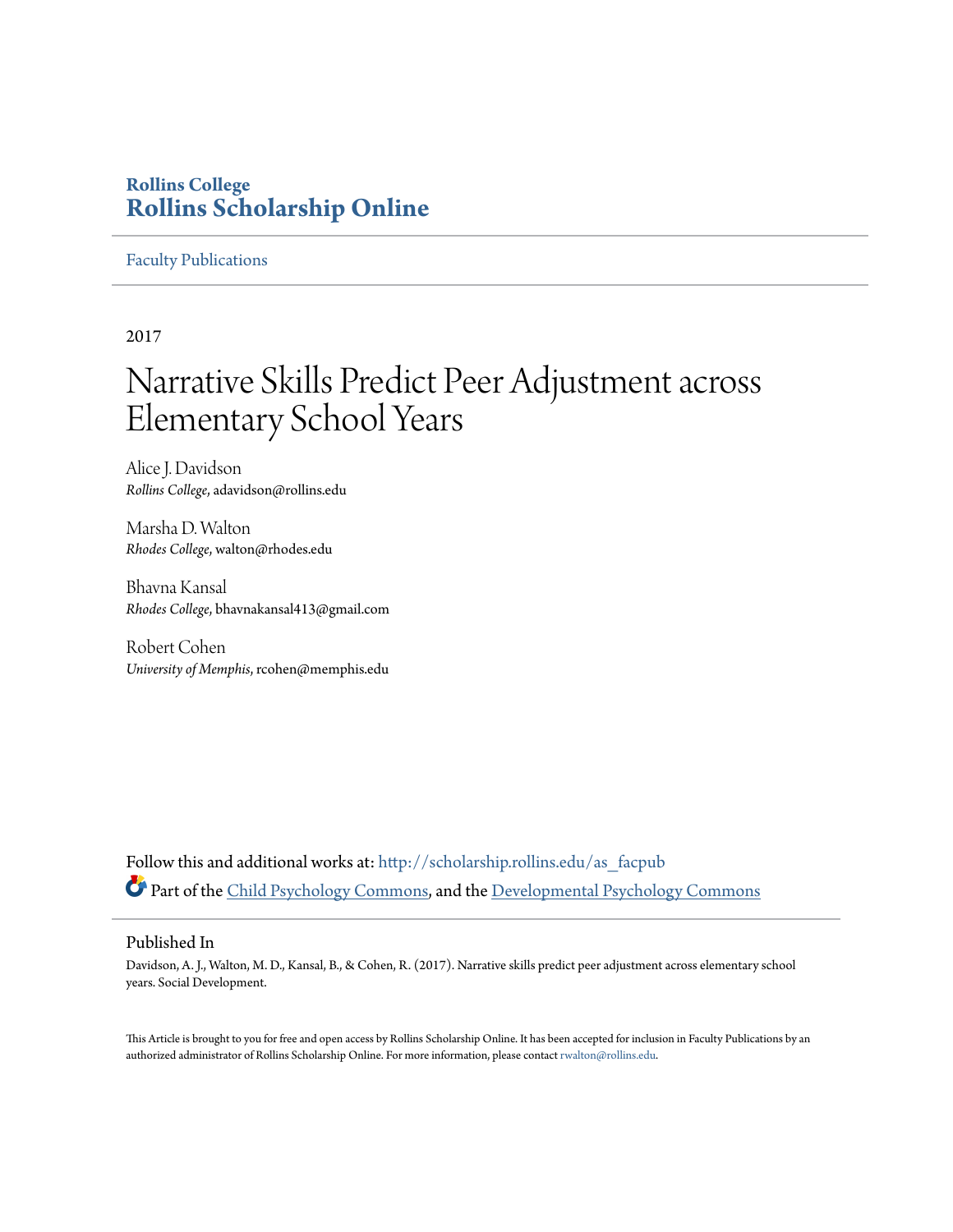## Narrative Skills Predict Peer Adjustment across Elementary School Years

Alice J. Davidson Rollins College Marsha D. Walton Rhodes College Bhavna Kansal Rhodes College Robert Cohen University of Memphis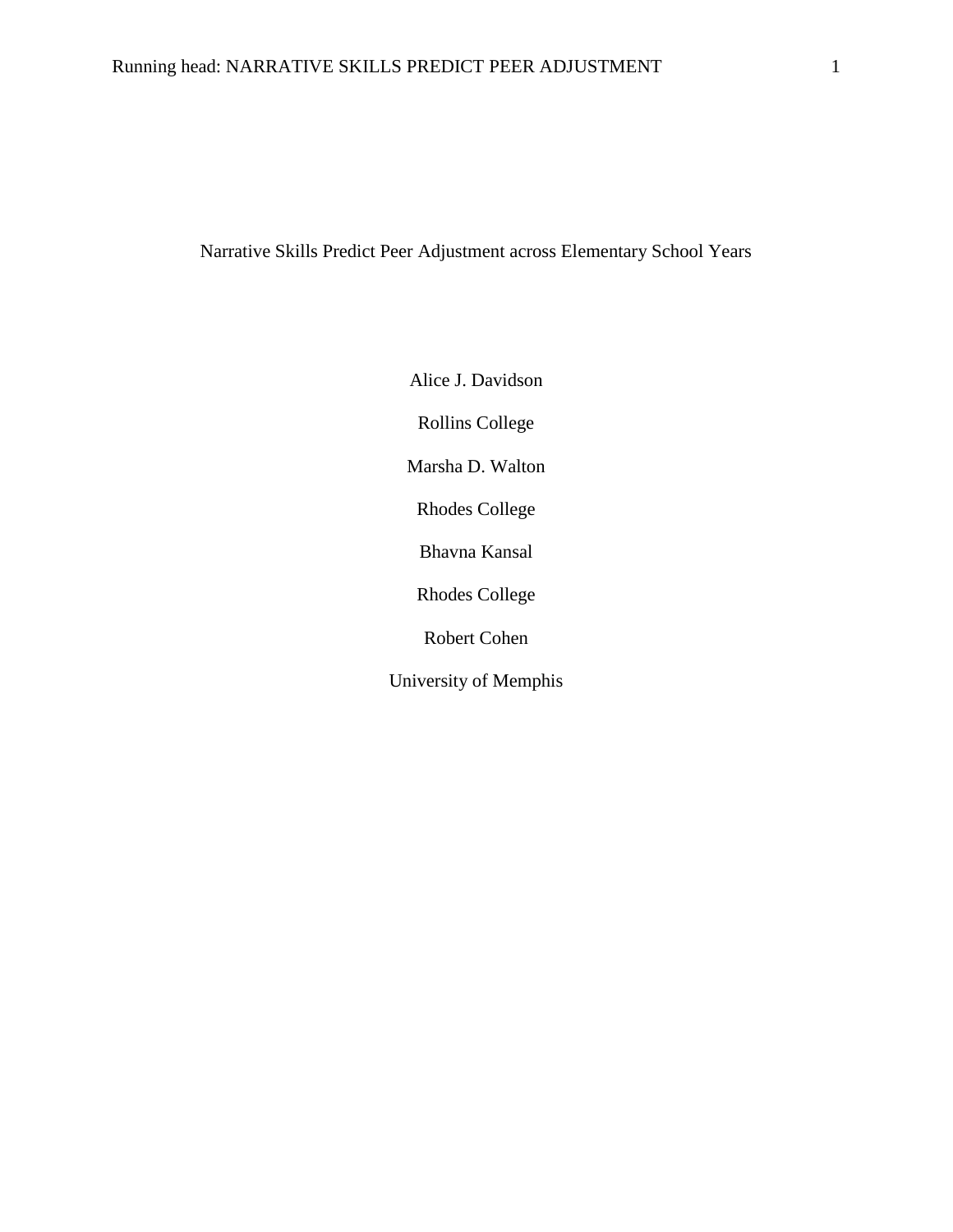#### **Abstract**

The importance of peer adjustment in middle childhood coincides with developing social cognitive and discursive skills that include the ability to make personal narrative accounts. Authoring personal stories promotes attention to the sequence of events, the causal connections between events, the moral significance of what has happened, and the motives that drive human action: these skills may be critical for the establishment and maintenance of satisfying peer relationships during elementary school. The present study extended previous research by considering whether narrative skills in written stories about peer interactions predicted peer adjustment. As part of an ongoing longitudinal study, 92 children wrote narratives about peer experiences and completed surveys on measures of peer adjustment for two school years. Crosslagged panel models indicated that chronological and thematic coherence and reports of moral concerns in narratives in the first year of the study contributed to lower peer disliking in the subsequent academic year. Reports of motives in Year 1 narratives contributed to lower levels of loneliness and peer victimization in Year 2. Writing personal narratives that are coherent and attentive to moral concerns and motives may be especially beneficial for children who have difficulty connecting with peers. We discuss implications for classroom practices.

*Keywords*: narrative, peer adjustment, middle childhood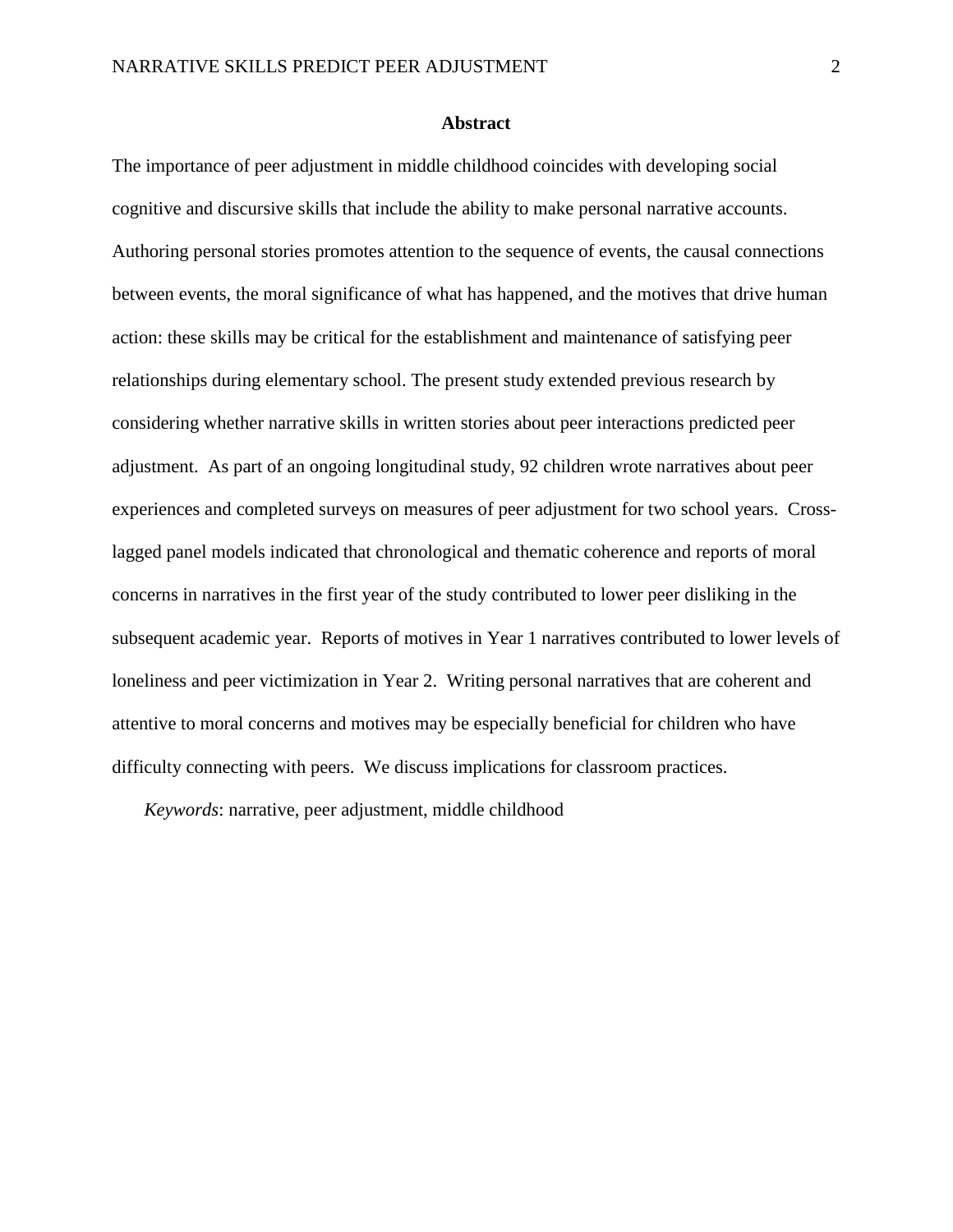Narrative Skills Predict Peer Adjustment across Elementary School Years

Two notable developments mark a transition from early to middle childhood. The first is an increase in the time children spend with peers and a corresponding increase in the role of peer relationships in well-being (Piaget, 1932; Sullivan, 1953; Rubin, Bukowski, & Bowker, 2015). The second development is a less-often recognized increase in the discursive and narrative skills that allow children to make coherent accounts of their own experiences (Reese, Haden, Baker-Ward, Bauer, Fivush, & Ornstein, 2011). We argue in this paper that these two developments are importantly linked. We present a conceptual model, grounded in Bruner's theory of the role of narrative in the transmission of culture, that shows why the growing ability to make narrative accounts of one's own experience may facilitate social relationships in the elementary school years. This ability may be especially important for children who are experiencing difficulty in establishing satisfying peer relationships.

#### **Peer Adjustment in Elementary School**

Research over the past four decades has made clear that a key development during middle childhood is social competence with age-mates, which includes acceptance from, positive interactions with, and feelings of connection to peers (Masten & Coatsworth, 1998; Rubin et al., 2015). As children enter school, peer adjustment plays an important role in social and cognitive development (Newcomb, Bukowski, & Patee, 1993). Peers provide children with companionship, support, a sense of belonging, respect, and evaluative feedback regarding their social and academic behaviors that is unique from that provided by adults (Buhrmester  $\&$ Furman, 1987; Kuryluk, Cohen, R., & Audley-Piotrowski, 2011; Gest, Rulison, Davidson, & Welsh, 2008). It is no wonder that the establishment of positive peer relations is important for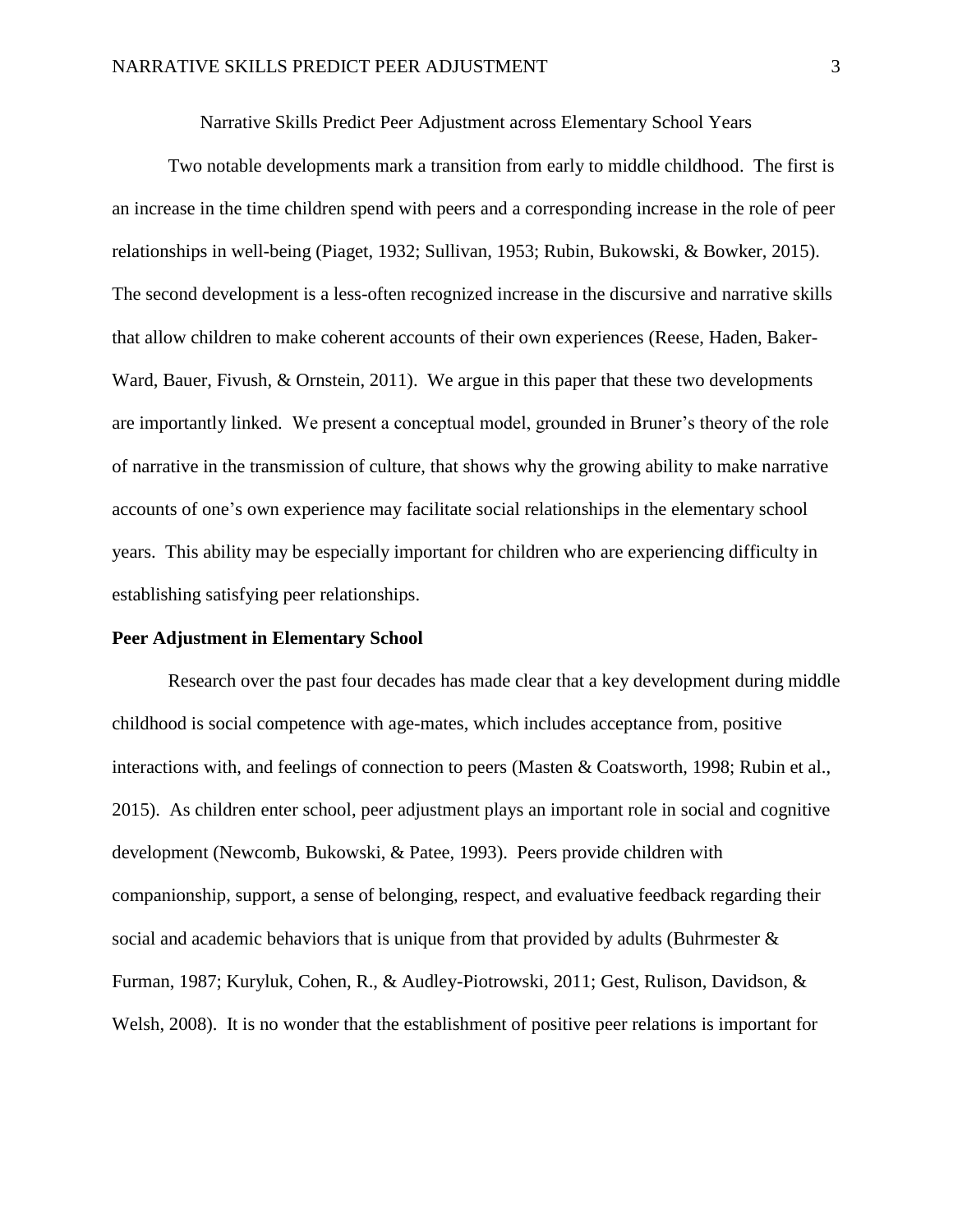elementary school children's well-being or that it is related to the development of social cognitive skills (Rubin et al., 2015).

Previous research suggests three critical markers of peer adjustment problems in elementary school: disliking by peers, victimization by peers, and a sense of loneliness. First, many factors appear to influence the failure of some children to find acceptance among peers. Research has shown that peer disliking is associated with a host of negative behavioral antecedents such as deficits in social information processing and inappropriate social approaches to peers, and aggressive behavior (Bierman, 2004; Crick & Dodge, 1994; Dodge, 1983). Disliking is linked to perceptions of loneliness, to self-, peer-, and teacher assessments of being left out or excluded by others, and to declining classroom participation and school avoidance (Betts & Stiller, 2014; Bierman, 2004; Buhs, Ladd, & Herald, 2006; Serdiouk, Rodkin, Madill, Logis, & Gest, 2015); thus, the impact of peer disliking is far reaching.

Second, children who are not successful in establishing positive ties with peers, and especially those children who are disliked by their classmates, are at risk for peer victimization (Bierman, 2004; Buhs, Ladd, & Herald-Brown, 2010; Hodges, Malone, & Perry, 1997; DeRosier & Thomas, 2003; Salmivalli & Isaacs, 2005; Sentse, Kretschmer, & Salmivalli, 2015). Peer victimization refers to the experience of being a target of aggression by age-mates, and it includes being picked on, teased, or actively excluded (Hawker & Boulton, 2000; Lopez & Dubois, 2005). This is a substantial problem for many school-aged children and in recent years it has gathered much attention from developmental researchers (Goldbaum, Craig, Pepler, & Connolly, 2003; Juvonen, Wang, & Espinoza, 2011; Salmivalli, 2010). In a meta-analytic review of predictors of bullying and victimization in research spanning 40 years, victimization was associated with a wide range of negative cognitive and social indicators, including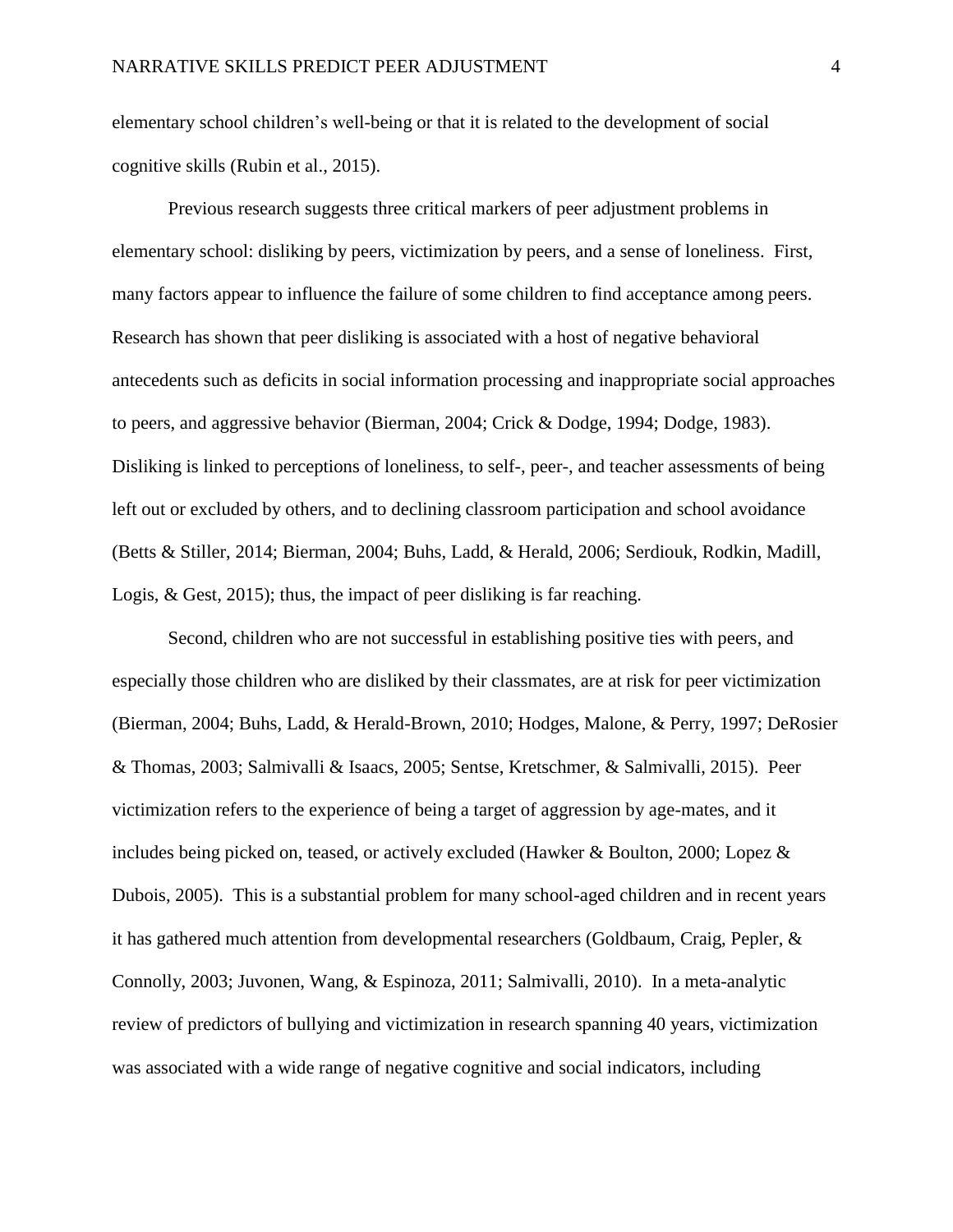internalizing symptoms, externalizing behavior, poor social skills and social problem-solving abilities, and negative self-related cognitions (Cook, Williams, Guerra, Kim, & Sadek, 2010). Furthermore, victims were more likely to experience negative familial, school and community environments and they were conspicuously rejected and isolated by peers. Peer disliking may increase children's vulnerability to victimization because disliked children are more likely to be alone and, thus, become available and salient as targets for aggressors, and because they are less likely to have other peers directly intervening on their behalf or expressing disapproval of the victimization (Hodges et al., 1997; Hodges & Perry, 1999). Given previous findings of bidirectional associations between peer disliking and victimization over time (Sentse et al., 2015), it may also be the case that victimization increases peer disliking because children may not want to associate with their peers who are victimized and of lower social status. Peer disliking and victimization are clearly related problems that threaten children's adjustment and well-being during middle childhood.

Finally, a related, yet distinct feature of adjustment with peers is children's personal feelings of isolation and loneliness (Asher & Paquette, 2003; Jobe-Shields, Cohen, & Parra, 2011; Parker & Asher, 1993; Zhang et al., 2014). Loneliness is a subjective experience that is related in complex ways to children's developing social cognitive skills, and to how children interpret their place within the peer context. Loneliness has been shown to be distressingly stable for some children during middle childhood (Renshaw & Brown, 1993), yet recent trajectory studies indicate that the pattern of loneliness over time is not uniform nor is it always linear (Harris, Qualter, & Robinson, 2013). In one such study, Jobe-Shields et al. (2011) identified three groups of children using a latent profile analysis: those who increased, decreased, or remained stable (and low) in their self reported loneliness between 3rd and 5th grades.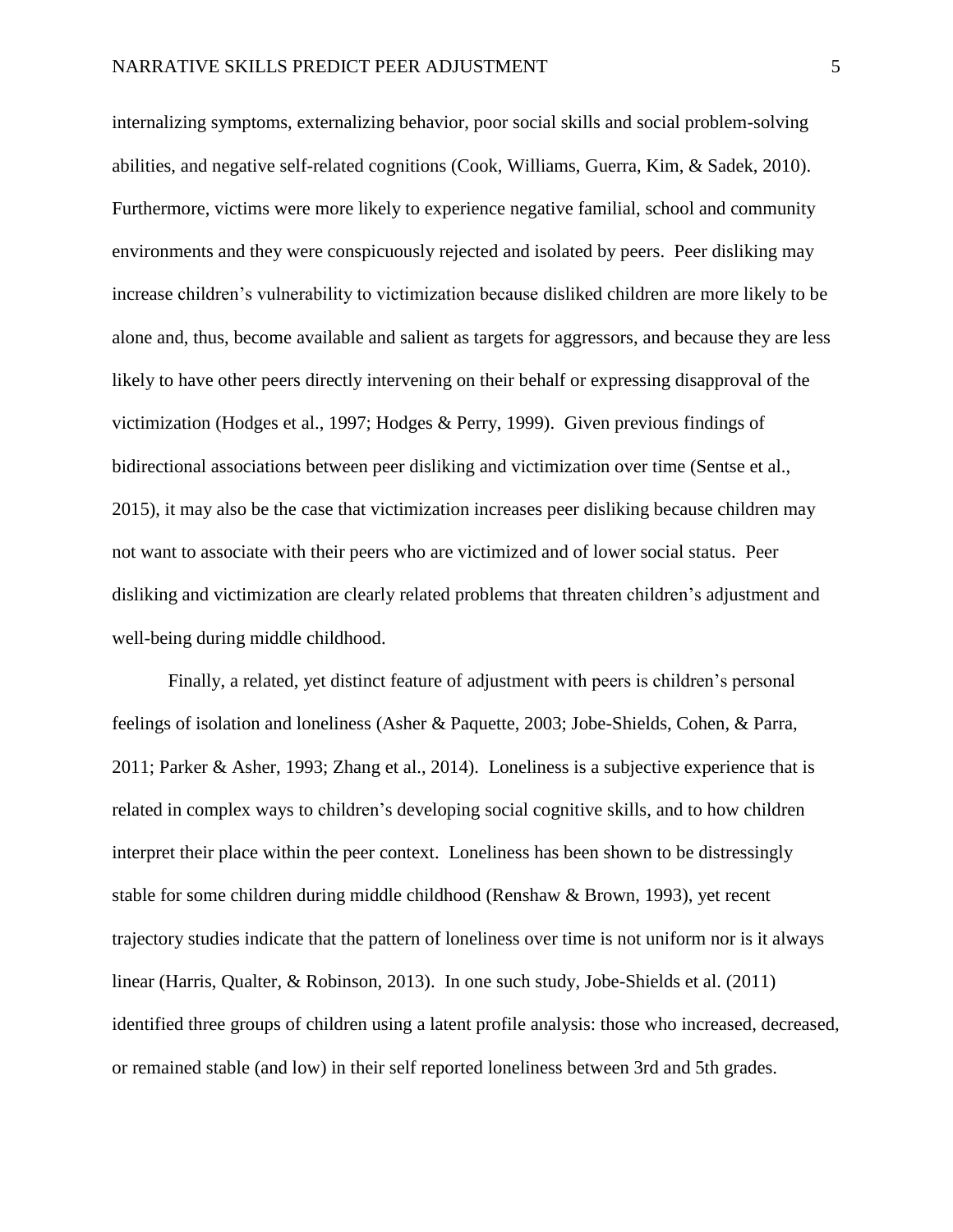Membership in these groups was related to a number of other peer adjustment variables. Children who increased in loneliness in subsequent years, relative to those with low or decreasing loneliness, had fewer mutual friends, higher withdrawal, and greater victimization. This is consistent with research showing complex and fluctuating associations between loneliness and other assessments of peer adjustment (Harris et al., 2013; Qualter & Munn, 2002; Schinka, van Dulmen, Mata, Bossarte, Swahn, 2013; Weeks & Asher, 2012). Collectively, these studies suggest that most children experience a low and stable pattern of loneliness over time, but a concerning developmental trajectory of loneliness (chronically high or increasing) experienced by a minority of students is predicted by earlier and relatively poor social cognitive skills. Children who experience chronically high or increasing loneliness across middle childhood and adolescence also tend to exhibit worse social, emotional, physical and cognitive outcomes compared with children who experience low or moderate and stable or decreasing loneliness.

These three indicators of peer adjustment problems triangulate to provide evidence based on peer attitudes (disliking), peer behaviors (victimization), and the target child's affective responses (loneliness). Problems in these areas are related to the development of such social cognitive skills as the ability to assess others' motives and to the ability to make moral judgments about peer conflict (Arsenio & Lemerise, 2004; Crick & Dodge, 1994, Schonert-Reichl, 1999). Theoretical and empirical work on the development of narrative skills during the elementary school years suggests that the growing ability to make narrative accounts is closely related to these developing social cognitive and moral skills (Goodwin & Kyratzis, 2011; Ochs & Capps, 2001). We explore, in this work, the nature of this relationship.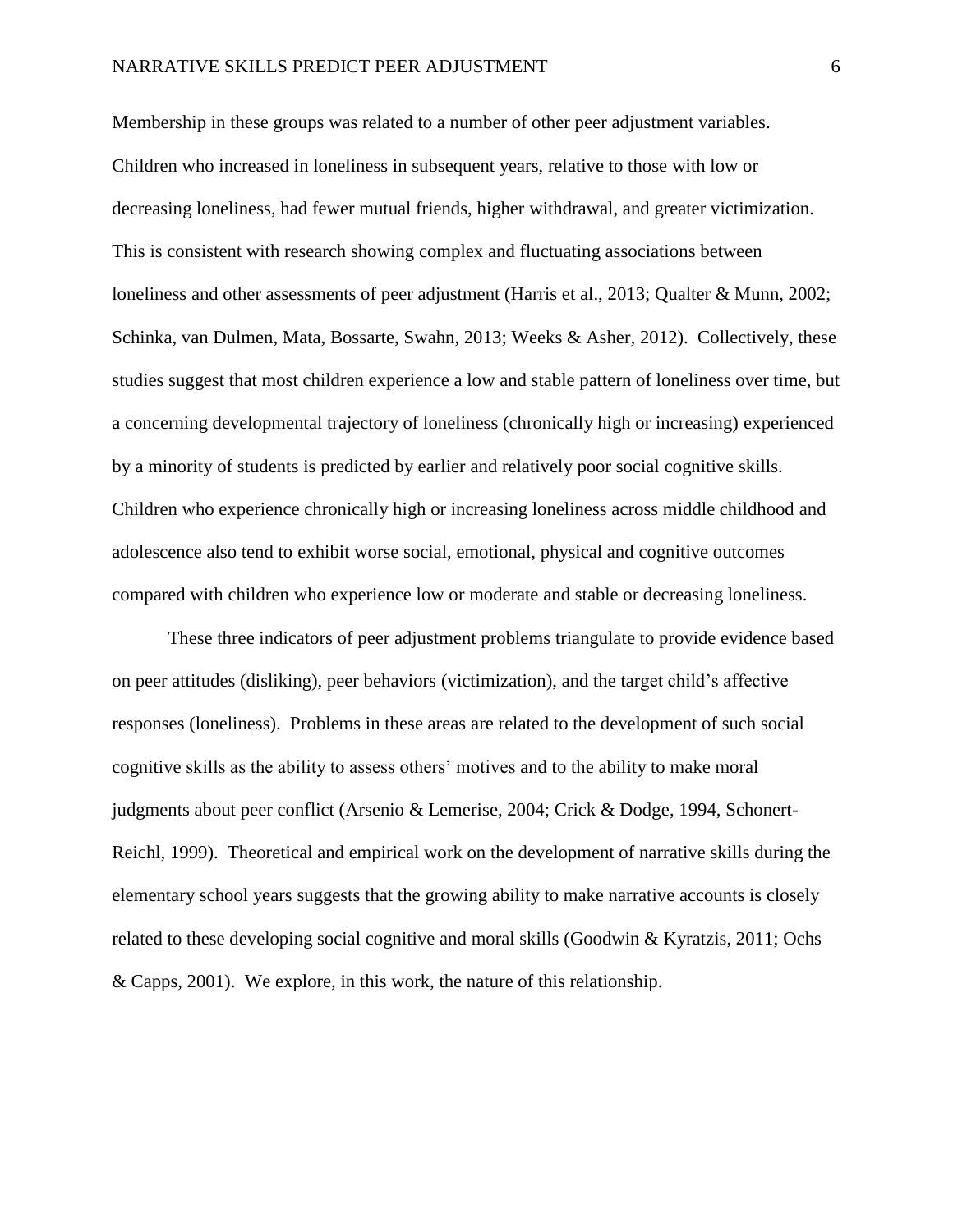## **The Development of Narrative Skills: Coherence, Moral Evaluation, and Recognizing Motives**

Bruner (1990) provided a strong theoretical foundation for the argument that the development of narrative skills promotes peer adjustment. He argued convincingly that it is narrative thinking and story-sharing cultural practices that bring humans to an understanding of self and other and the cultural contexts that govern interactions between people. When they create narrative accounts of their own experiences, children focus their attention on the sequence of events, the causal connections between those events, and the moral significance of what has happened (Davidson, Walton, & Cohen, 2013; Harris & Walton, 2009; Wainryb, Brehl, & Matwin, 2005; Walton & Brewer, 2001). Creating personal narrative accounts also promotes attention to the motives that drive human action in various contexts (Bamberg, 1997; Sales, Fivush, & Peterson, 2003; Ziegler, Mitchell & Currie, 2005), and this attention may be critical to the management of peer relations (Cooney & Selman, 1978; Selman, 1981). In the upper elementary school grades, when the development of writing skills is an important aspect of children's literacy and academic performance, children's ability to write a coherent narrative in which they attribute motives to self and other and assess the moral significance of the events they recount may also be linked to their objective and subjective adjustment among peers.

At minimum, a well-formed story must communicate what happened. This may seem to be a simple and straightforward criterion but it requires two fairly sophisticated cognitive and cultural competencies, both of which require substantial perspective-taking and understanding of context. Bruner (1990) argued that stories are occasioned by a report-worthy event. The "what happened" that constitutes a string of text or discourse as a story must be something culturally unexpected. Something in need of explanation provokes a narrative account. The establishment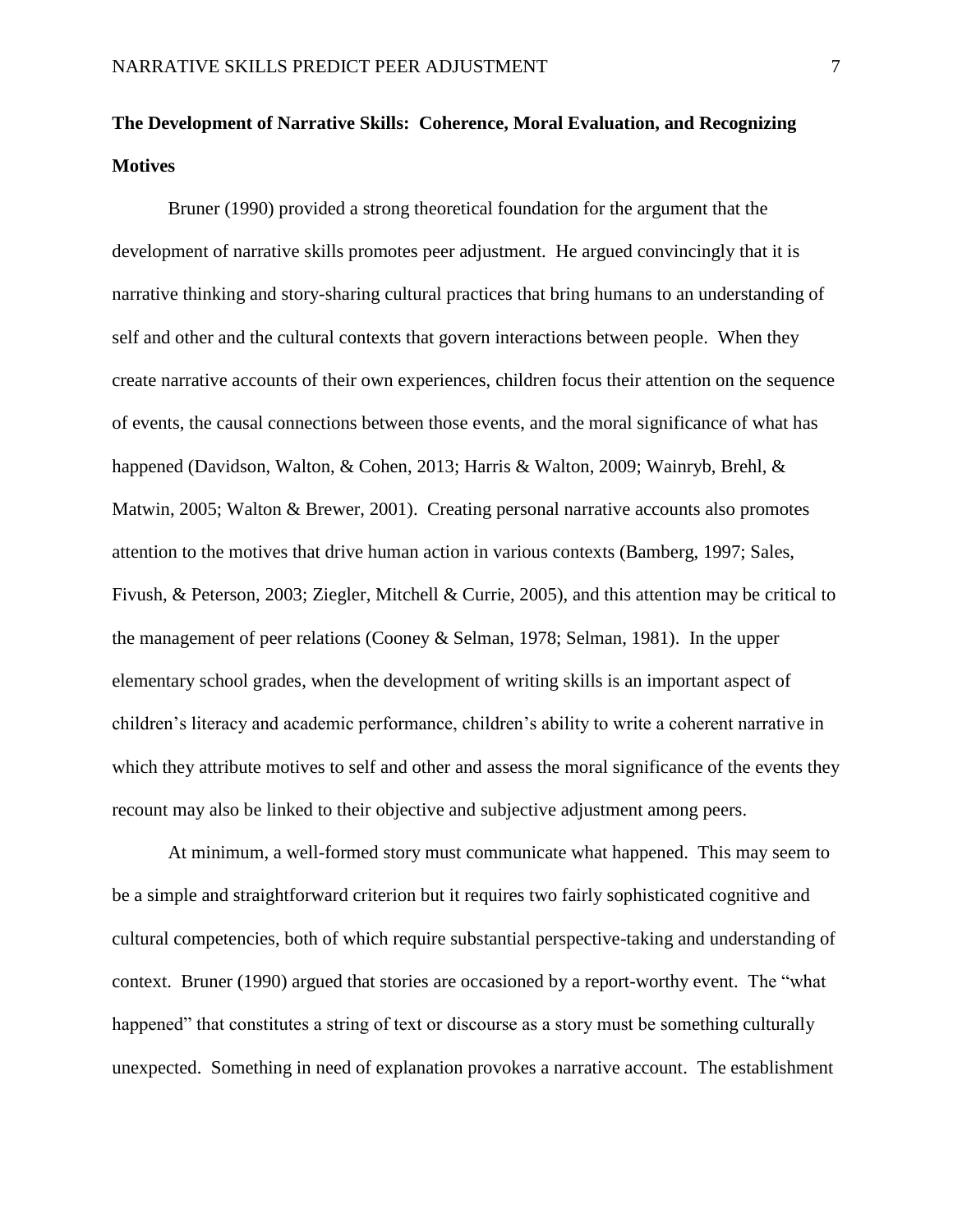of the report-worthiness of an event requires an author to provide the reader with a context – a background time and place from which the noteworthy events of the story will stand out. With the establishment of context, the story-maker must recount the events of the story in a sequential order that will allow the listener to recognize causal links between events. The sequential recounting of the events that make a story, presented with relevant detail about the setting constitutes what Bruner (1990) called the landscape of action.

Bruner proposed that sophisticated narratives include a second landscape, the landscape of consciousness. Skillful narrators report about the motives and goals that fuel the behavior of the story's protagonists. Narrators, attentive to a landscape of consciousness, will make evaluative judgments about the felicity of the outcomes and about the blame or praiseworthiness of protagonists in the story. The recognition, achieved in the elementary school years, that intentionality is key to the assessment of blame and praiseworthiness, comes in the context of storytelling and account-making (Dray, Selman, & Schulz, 2009; Walton, 1985). Motives are ascribed to actors as people share stories. As children develop through middle childhood, they will make inferences or suggest interpretations about the meaning or significance of the events they recount in their own stories about their own experiences (Pasupathi & Wainryb, 2010; Wainryb, Brehl, & Matwin, 2005).

Reese et al. (2011) developed a method for assessing coherence in narratives based on a multidimensional model that attends to chronology, context, and theme. The presentation of a clear chronology of events, and the establishment of the relevant context in which these events make sense correspond to Bruner's landscape of action. The thematic dimension in the Reese et al. model assesses the author's evaluative and interpretive work that Bruner called the landscape of consciousness. Two important constituents of the thematic component of narrative coherence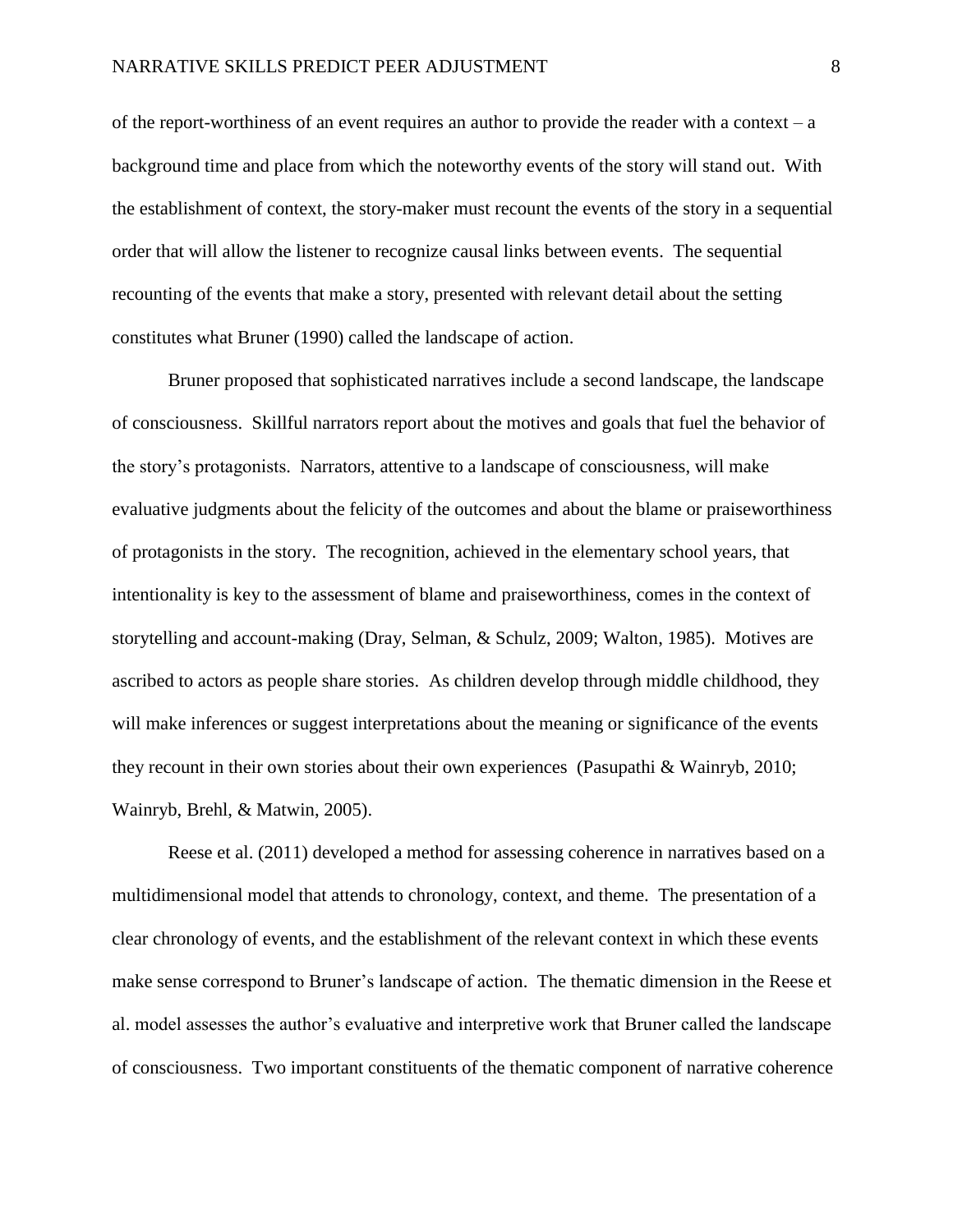are (a) the expression of moral concerns, or the evaluation of story characters and (b) events and the ascribing of motives to self and other. In middle childhood, attention to the motives of self and others and to the moral significance of story events in written accounts of peer conflict may signal social-cognitive skills that are especially critical to the ability to find a place in the peer network.

#### **The Relevance of Narrative Development for Peer Adjustment**

The features of narrative described above are plausibly related to the social and cognitive skills that facilitate peer adjustment for some children and leave others disliked, victimized, and lonely. Members of a classroom community need to be able to recognize relevant features of the context and to order events in ways that facilitate causal analysis if they are to resolve disputes and bring their own behavior into alignment with the expectations of the social setting. The ability to recognize own and others' motives and to understand the relevance of those motives to the interpretation and the moral evaluation of behaviors and events is essential for managing conflicts and for coordinating one's own behavior with those of peers.

Previous research on children's developing ability to create clear and compelling narratives of their own experience has shown that narratives enable children to process emotionally challenging events, solve problems, become part of their cultural communities, and construct a personal identity as a moral agent (Engel, 1995; Fivush, Hazzard, Sales, Sarfati, & Brown, 2003; Morris, Baker-Ward, & Bauer, 2010). Preschool children's elaborations in personal narratives co-constructed with mothers were uniquely associated with their social competence in a study by Song and Wang (2013). Narrative skill has been associated with such adaptive outcomes as understanding of others, socio-emotional competence, and the developing sense of self (Bauer, 2007; Bird & Reese, 2006; Fivush, Bohanek, Marin, & Duke, 2010;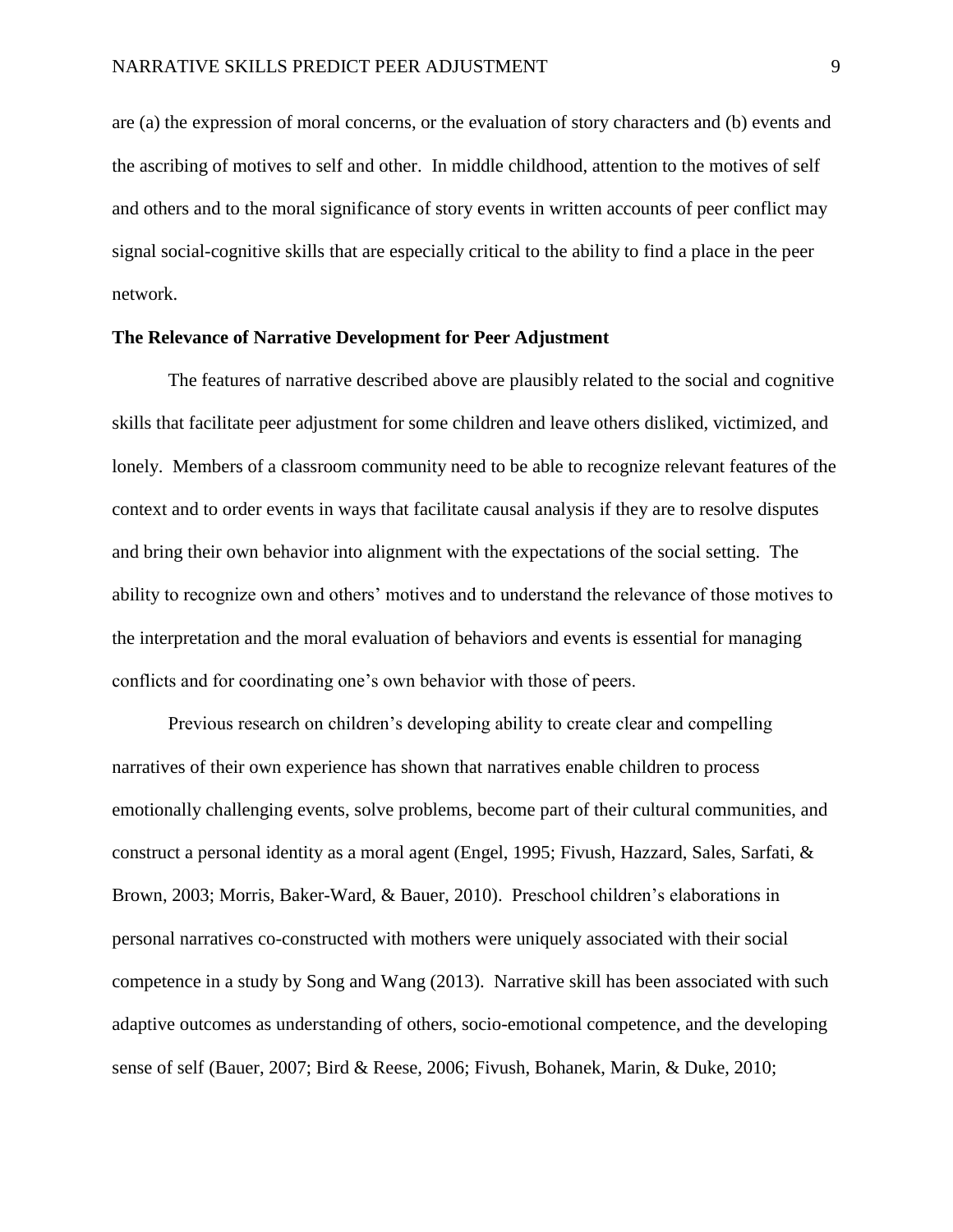McLean, Pasupathi, & Pals, 2007). Although this evidence suggests that narrative development should be associated with positive peer adjustment, most of this research has focused on preschool children and on oral narratives.

Work with written narratives has included many experimental intervention studies assessing the effectiveness of an expressive writing paradigm developed by Pennebaker and colleagues and implemented primarily with college students. This research shows that writing about difficult or traumatic experience leads to a variety of beneficial outcomes for physical, emotional, social, and academic wellbeing (reviewed in Sexton & Pennebaker, 2009). A metaanalysis of 21 experimental studies of interventions in which youth ages 10 - 18 were asked to write about difficult or troubling situations found modest positive effects for narrative writing interventions, with the  $10 - 13$ -year-olds not different from the older teens (Travagin, Margola, & Revenson, 2015).

Only two previous studies have examined the relationship between narrative skills and peer adjustment. Children's ability to understand and negotiate intergroup and interpersonal relationships was related to coherence, form, and psychological sophistication of their fictional narratives in a study by Dray, Selman, and Schultz (2009). In a previous study we conducted (Davidson et al., 2013), a profile analysis of children's conflict management styles found that the children who showed the most positive peer adjustment were those who had a reputation for prosocial behavior and who demonstrated strong narrative skills. These two recent studies suggest that there is indeed a link between narrative skills and peer adjustment. We have presented above, the mechanisms by which narrative skill might protect children from disliking, victimization, and loneliness. It is also possible that these peer adjustment problems might limit children's opportunity to develop the narrative skills we have enumerated above. In the present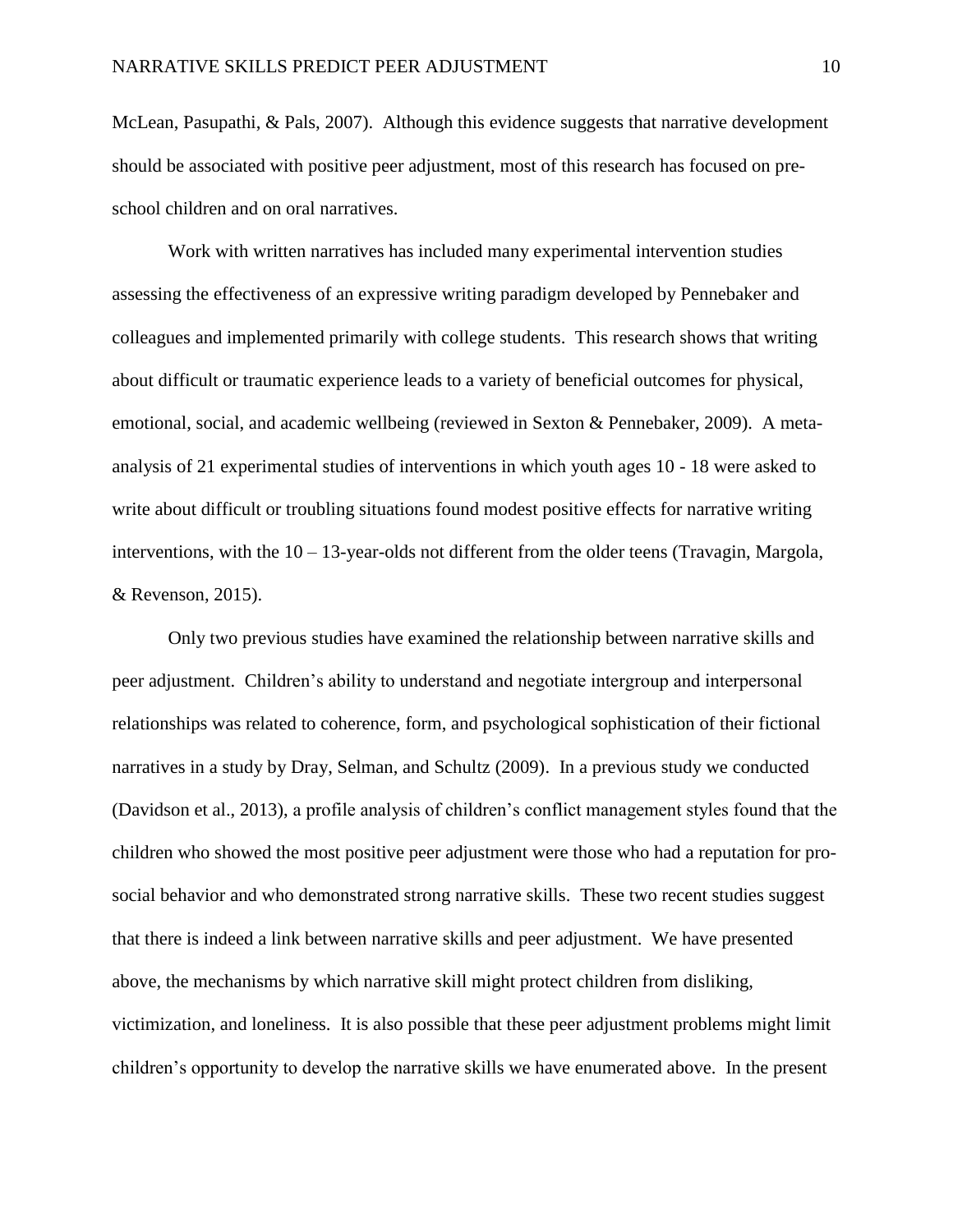study we investigated these possibilities by examining the cross-lagged effects of contextual, chronological, and thematic coherence, reported motives, and moral concerns in children's written narratives about personal experiences with peer conflict on peer adjustment in the form of disliking, victimization, and loneliness across two school years.

#### **The Present Study**

The present study examined whether narrative coherence, motives, and moral concerns in stories about peer conflict predicted peer adjustment, as measured by commonly used self-report and peer nomination questionnaires, across two elementary school years, controlling for previous levels of peer adjustment in cross-lagged panel models. Narrative theory and the research reviewed above led us to predict that the more coherent children's narratives were in year 1 the less they would experience peer disliking, victimization, and loneliness in year 2. In addition, we expected two specific qualities of narrative accounting, reports of motives and moral concerns to predict higher levels of peer adjustment across school years.

#### **Method**

#### **Participants**

Ninety-two children attending a university-affiliated public school in Tennessee in 2009- 10 and 2010-2011 participated in the present study. The school is highly research-focused, and parents consented at enrollment to allow their children to participate in a wide range of studies. We used data from two years of an ongoing longitudinal study (Comprehensive Analysis of Children's Peer Relations, see MacDonald, & Cohen, 1995), and we were able to add the collection of narratives to the measures that are assessed each year. In accordance with IRB approved procedures, information about the study was mailed to parents of all  $3<sup>rd</sup> - 6<sup>th</sup>$  graders in 2009 and six parents of 204 potential participants declined to allow their child to participate. For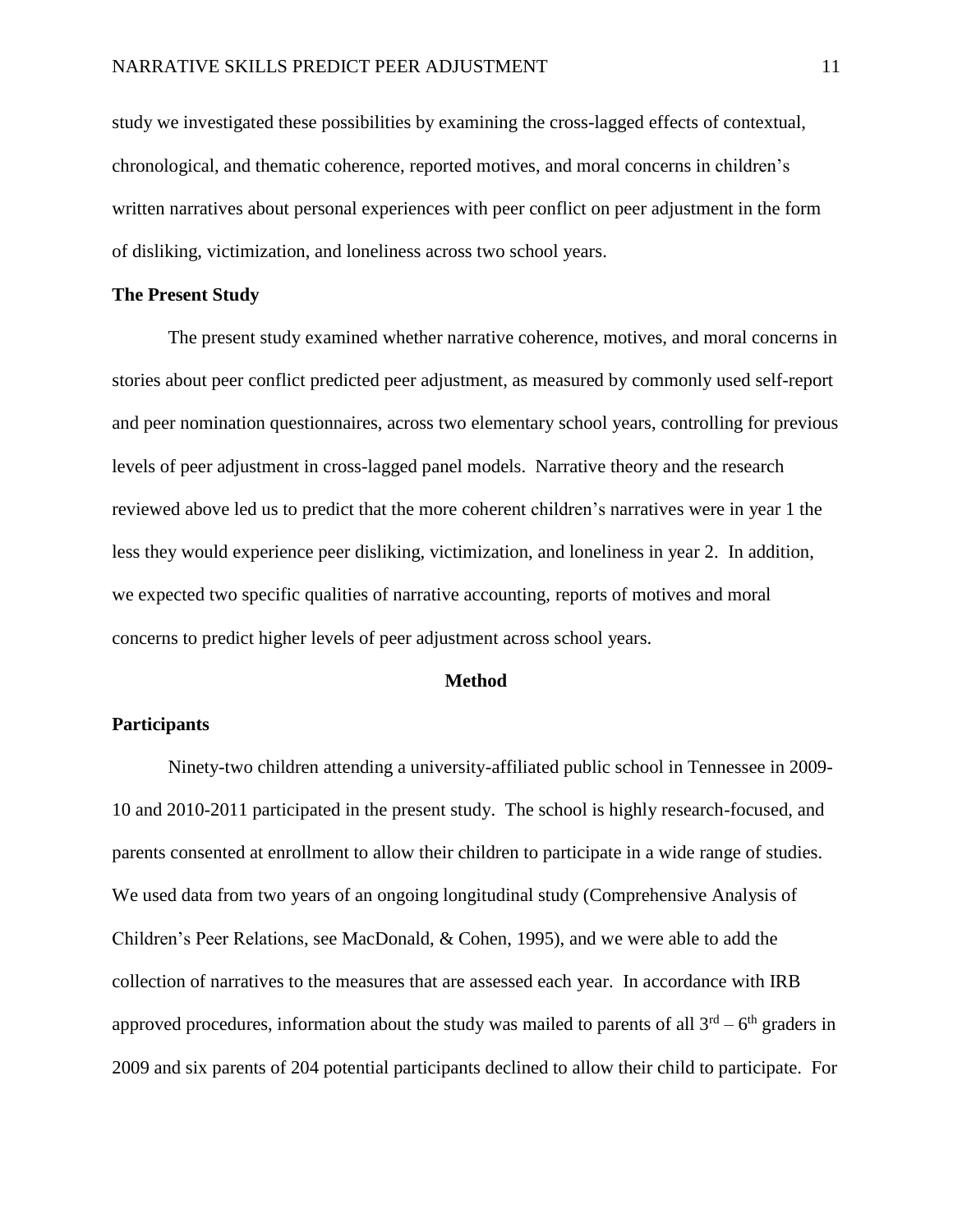the present study, a total of 100  $3<sup>rd</sup>$  (53) and  $4<sup>th</sup>$  (47) graders participated in the study in year 1 (In the second year of the study,  $6<sup>th</sup>$  grade was moved to a middle school, thus, the  $5<sup>th</sup>$  and  $6<sup>th</sup>$  graders from Year 1 no longer attended the school). Eight of the  $3<sup>rd</sup>$  and  $4<sup>th</sup>$  grade children in Year 1 did not return to the school for the 2010-2011 academic year. The school served predominantly middle-class children (less than 20% eligible for free or reduced lunches), from mostly non-Hispanic white (63.6%) and African American (26.8%) families. Classes were divided approximately equally by gender (47 female, 51%).

#### **Procedure**

On two occasions in November of each school year, children participating in the Comprehensive Analysis of Children's Peer Relations longitudinal study gathered in the school library where they completed self-report and peer nomination surveys. At the beginning of each data collection session, children were informed about the purpose of the research, confidentiality, and about their right to refuse or discontinue participation at any time with no penalty. A peer nomination procedure was based on the Revised Class Play Method, developed by Masten, Morrison, and Pelligrinni (1985). We gave children classroom rosters and asked them to circle the names of classmates who could be cast for particular roles in a play. We allowed unlimited nominations for each role, and standardized the sum of behavior nominations received by each child to control for differences in class sizes. Peer nomination data were available for all 92 participants. Two participants did not complete the self-report data in Year 1 and 10 participants had missing self-report data in Year 2.

In January, February, and March of the first school year, children were invited to write for half an hour in response to three prompts (one story each time): a story about "*a conflict with a classmate that really happened to you*," "*something that happened on the playground*," and "*a*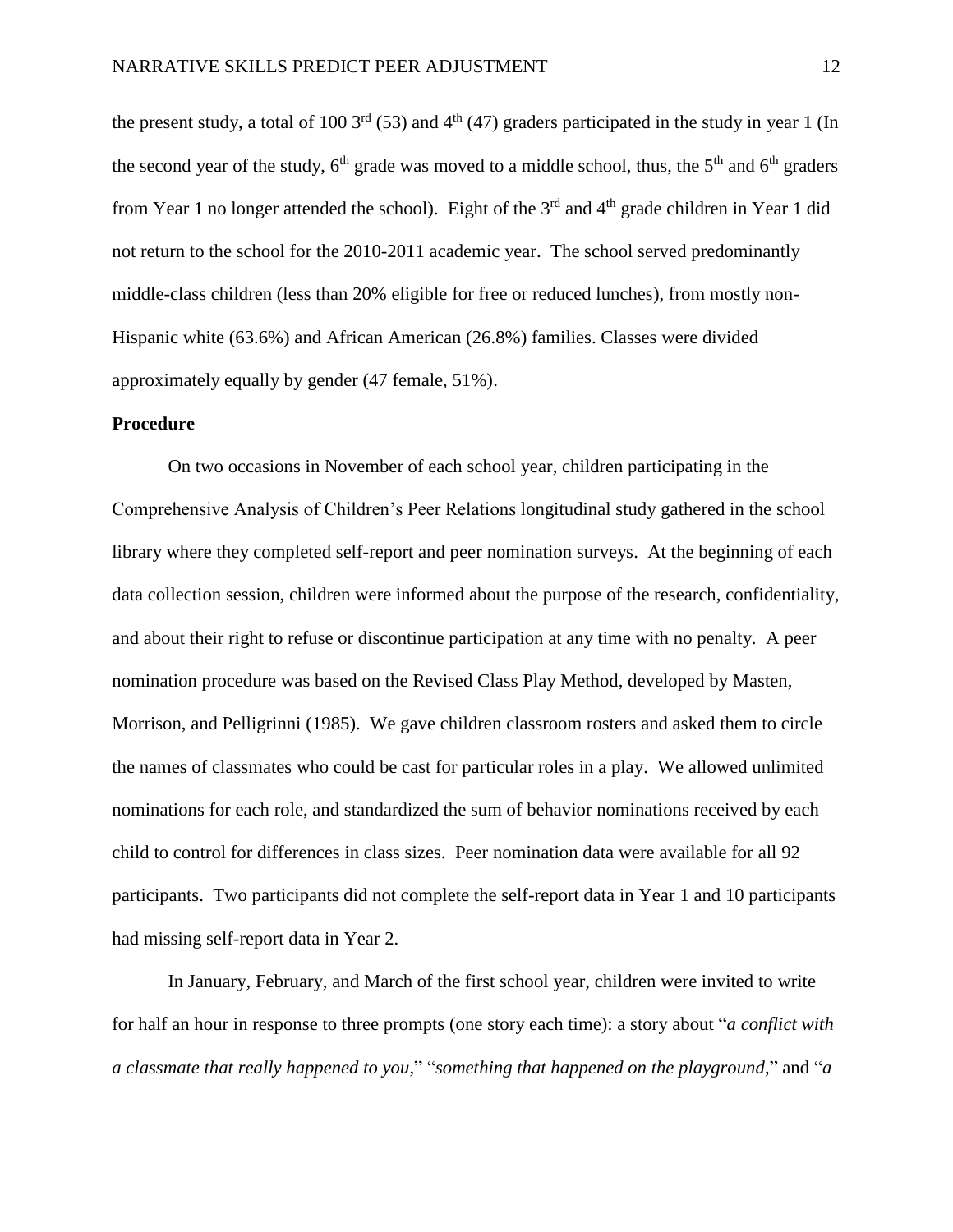*time when a friend did not act like a friend."* Four children were absent or declined to write all three prompts. In March of the second school year, children again wrote in response to the conflict prompt, with 23 children absent or declining to contribute a story. (Because of concerns for the use of children's class-time, we did not obtain permission to collect the two additional stories in the second year.)

#### **Measures**

**Peer nomination measures.** In order to assess *disliking* by classmates, we gave students a class roster and asked them to circle the names of classmates they liked least. We standardized the number of nominations each child received to account for differences in class size.

We assessed children's judgments about their classmates' *peer victimization* using three items from the class play procedure described above. Four items drawn from Perry, Kusel, and Perry (1988) were combined to create a measure of *peer-nominated victimization* (α = .89 in Year 1 and .87 in Year 2): "someone who gets picked on by other kids," "a person who gets called names by other kids," "a person kids make fun of," and "someone who gets picked on by others."

**Self-report measure.** We assessed self-reported loneliness by averaging responses on a 16-item *Loneliness questionnaire* (e.g., "I don't have anyone to play with at school;" Asher, Hymel, & Renshaw, 1984). Children responded to each item using a 5-point Likert scale (1 = *not true at all*;  $5 = \frac{a}{w}$  *are*; and this formed an internally consistent scale ( $\alpha = .92$  in Year 1 and .93 in Year 2).

**Narrative measures.** We transcribed and segmented stories into subject-predicate units, with all identifying information removed. All narrative measures in Year 1 were independently assessed by two undergraduate coders, who trained with narratives collected from another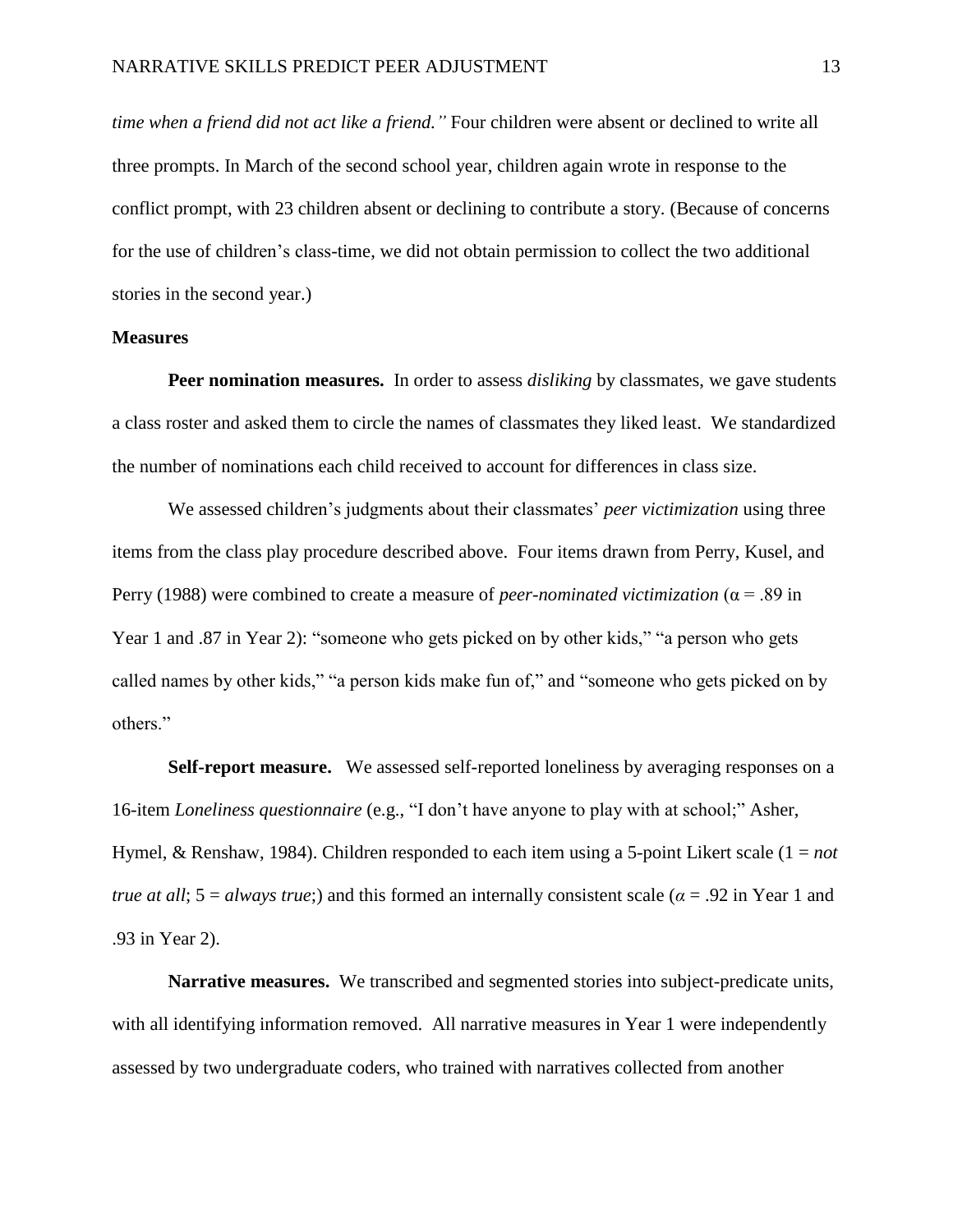corpus. They achieved reliability with the authors and with each other using a random sample of 20% of the stories. Inter-rater reliabilities, ranged from  $r = .84$  to .98. The authors, who had previously achieved reliability with one another and with the student researchers, coded all the stories in Year 2.

*Narrative coherence* was reliably assessed using the *Narrative Coherence Coding Scheme* (Baker-Ward, Bauer, Fivush, Haden, Ornstein, & Reese, 2007). We scored each story on a scale from 0 to 3 on three subscales. *Context* ratings assessed the author's orientation of the listener to time and place of the events described in the story. *Chronology* ratings were based on the ordering of the actions reported in the story. Ratings of *theme* assessed the meaning-making aspect of the narrative, including elaborations, evaluations, causal linkages and resolutions.

Reports of *motives* comprised the number of subject predicate-units that included at least one report of a protagonist's goals, reasons, or desired outcomes. For example, "I tried to walk away but I wanted to get my ball back" included two motives, one in each clause.

*Moral concerns* were coded as the number of subject-predicate units containing any evaluative comments or explicit moral assertions). This included deontic auxiliaries (e.g., should, ought), explicit statements of rules (e.g., "no running in the hallway"), use of moral evaluative terms (e.g., guilty, proud), or explicitly moral expressions (e.g., "teaching him a lesson").

#### **Results**

In the present study, we explored associations between narrative skills and peer adjustment across two school years. Preliminary analyses revealed no main effects for prompt type on any of our narrative measures and only a few interactions between prompt type, sex of author, and grade; therefore, we averaged measures over the three stories for Year 1. We report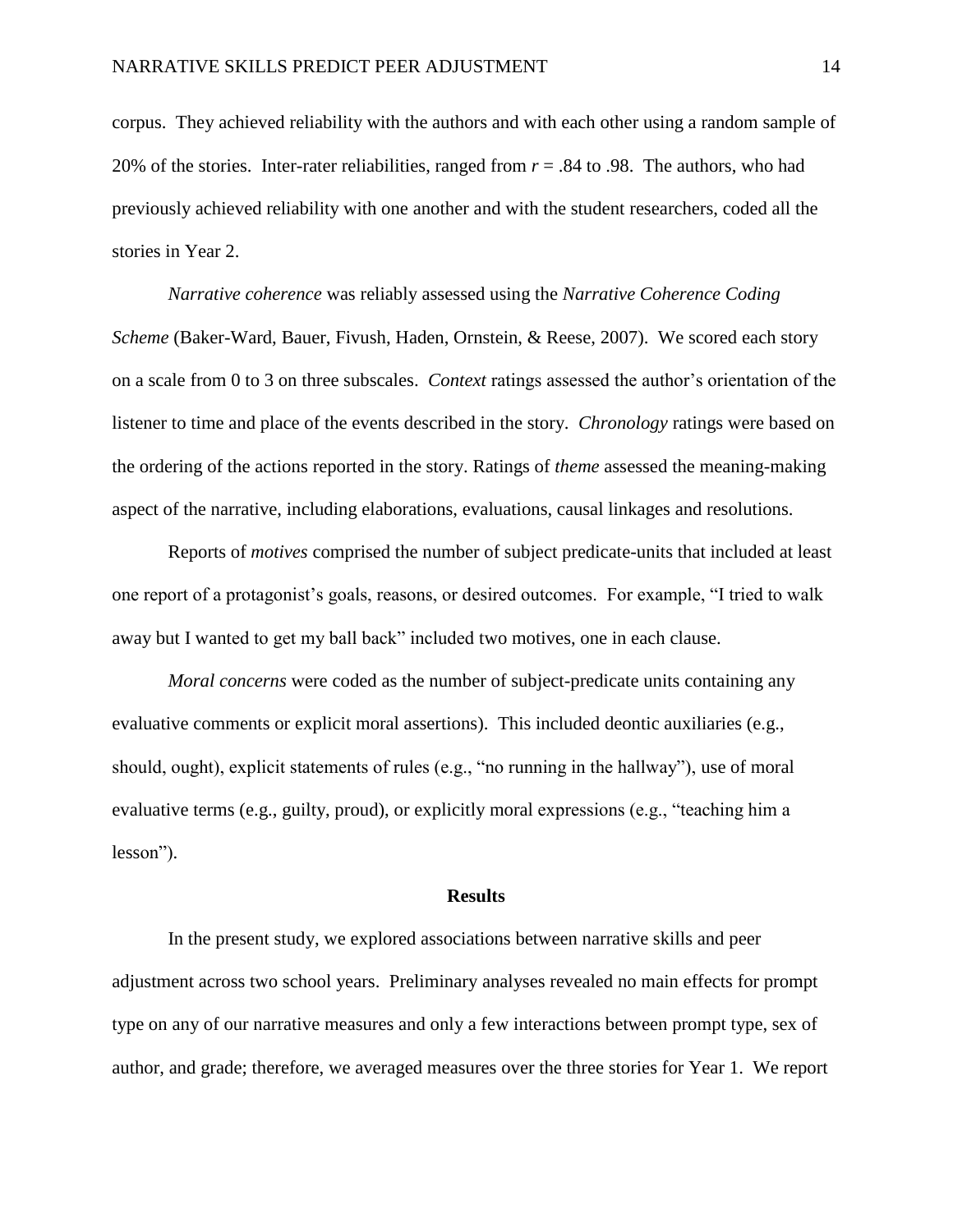descriptive data in Table 1, including means, standard deviations, and inter-correlations for the 5 measures of narrative skill (context, chronology, theme, motives, and moral concerns) and 3 measures of peer adjustment (peer disliking, peer-nominated victimization, and self-reported loneliness) in Year 1 and Year 2. Correlations from Year 1 to Year 2 for each measure of peer adjustment revealed moderate stability for victimization ( $r = .41$ ,  $p < .001$ ) and loneliness ( $r =$ .54,  $p < .001$ ), and stronger stability for disliking ( $r = .74$ ,  $p < .001$ ).

#### **Cross-Lagged Panel Models <sup>1</sup>**

 $\overline{a}$ 

To test our hypothesis that narrative skills would predict peer adjustment across two school years, we utilized Amos 23 to run a series of two-wave cross-lagged panel models. Cross-lagged analysis uses longitudinal data to infer underlying processes of reciprocal causality among the constructs of interest (Kenny, 1975). For each of the three aspects of peer adjustment, we estimated separate models that included each measure of narrative skill  $(X =$  measure of peer adjustment;  $Y =$  measure of narrative skill). Cross-lagged models estimate different relational paths (Selig & Little, 2012): Synchronous correlations are non-directional associations assessed in the same time frame (e.g., peer-nominated victimization and motives in Year 1). Temporal stability, or autoregressive associations, describes the effect of a construct on itself at a later time (e.g., peer-nominated victimization in Year 1 predicting peer-nominated victimization in Year 2). Finally, cross-lagged paths estimate the effect of one construct on a distinct construct at a later occasion, controlling for the prior level of the construct being predicted (e.g., the effect of motives in Year 1 on peer-nominated victimization in Year 2, controlling for Year 1 victimization). As noted by Selig and Little (2012), accounting for the autoregressive effects

<sup>&</sup>lt;sup>1</sup> Our sample was too small to test for grade or gender effects, but we did conduct analyses separately for girl and boy authors, and separately for third-to-fourth grade children and fourth-to-fifth grade children. Although some of the effects became non-significant with the smaller sample, the patterns of results were very similar.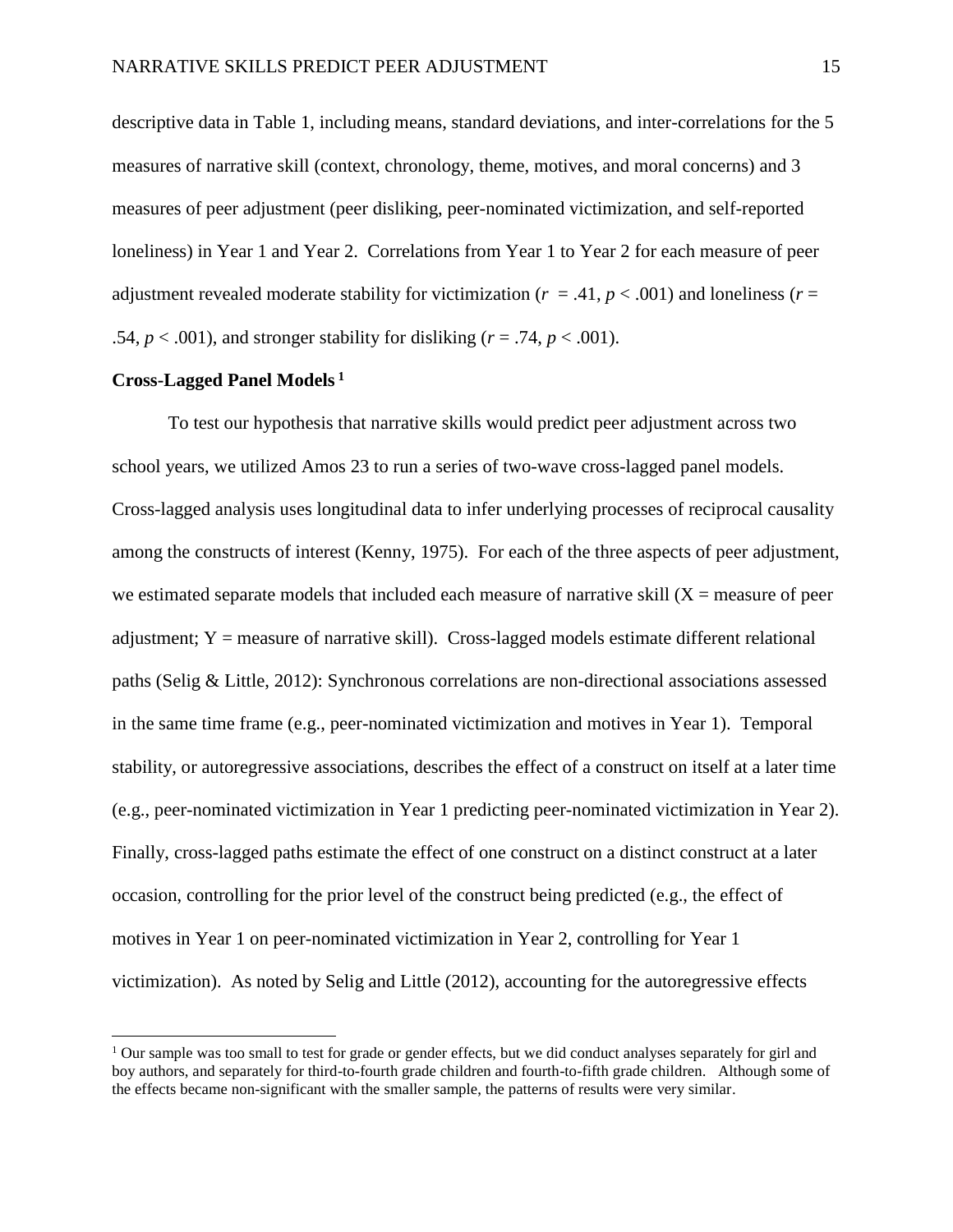means that the variance in  $Y_2$  (e.g., Year 2 victimization) that can be predicted by  $X_1$  (e.g., Year 1 motives) is residual variance controlling for levels of  $Y_1$  (e.g., Year 1 victimization) at the previous time point. This allows the researcher to rule out the possibility that a cross-lagged effect is due to the fact that X and Y were correlated at time 1.

Consistent with the goals of the present study, we were most interested in evaluating the cross-lagged effects of narrative skills in Year 1 on peer adjustment in Year 2, expecting these to be stronger than the lagged effects of adjustment on narrative skills, controlling for all other paths. Accordingly, we tested a fully saturated model, which estimates all possible path combinations between the Year 1 and Year 2 variables, for each two-wave panel model of interest. Because saturated models contain zero degrees of freedom, we evaluated the standardized regression path coefficients as indicators of model fit. We used full information maximum likelihood estimation to make use of all available data for the small sample  $(N = 92)$ .

First, we examined a series of five cross-lagged panel models for peer disliking and each measure of narrative skill. After controlling for the synchronous and autoregressive associations, the lagged effect of Year 1 chronological coherence predicted Year 2 peer disliking ( $\beta$  = -.16, *p* = .019), and the lagged effect of Year 1 peer disliking on Year 2 chronology was not statistically significant ( $\beta$  = -.06,  $p$  = .606; See Figure 1). In a separate model, only the lagged effect of Year 1 thematic coherence on Year 2 disliking was statistically significant ( $\beta$  = -.22,  $p$  = .001) after controlling for other paths in the model (See Figure 2). In our final disliking model, only the lagged effect of Year 1 moral concerns on Year 2 peer disliking was statistically significant (*β* = -.18, *p* = .009; See Figure 3). The models testing reports of motives and contextual coherence did not reach statistical significance. Collectively, these models indicated that stronger narrative skills (moral concerns, and chronological and thematic coherence) in Year 1 contributed to lower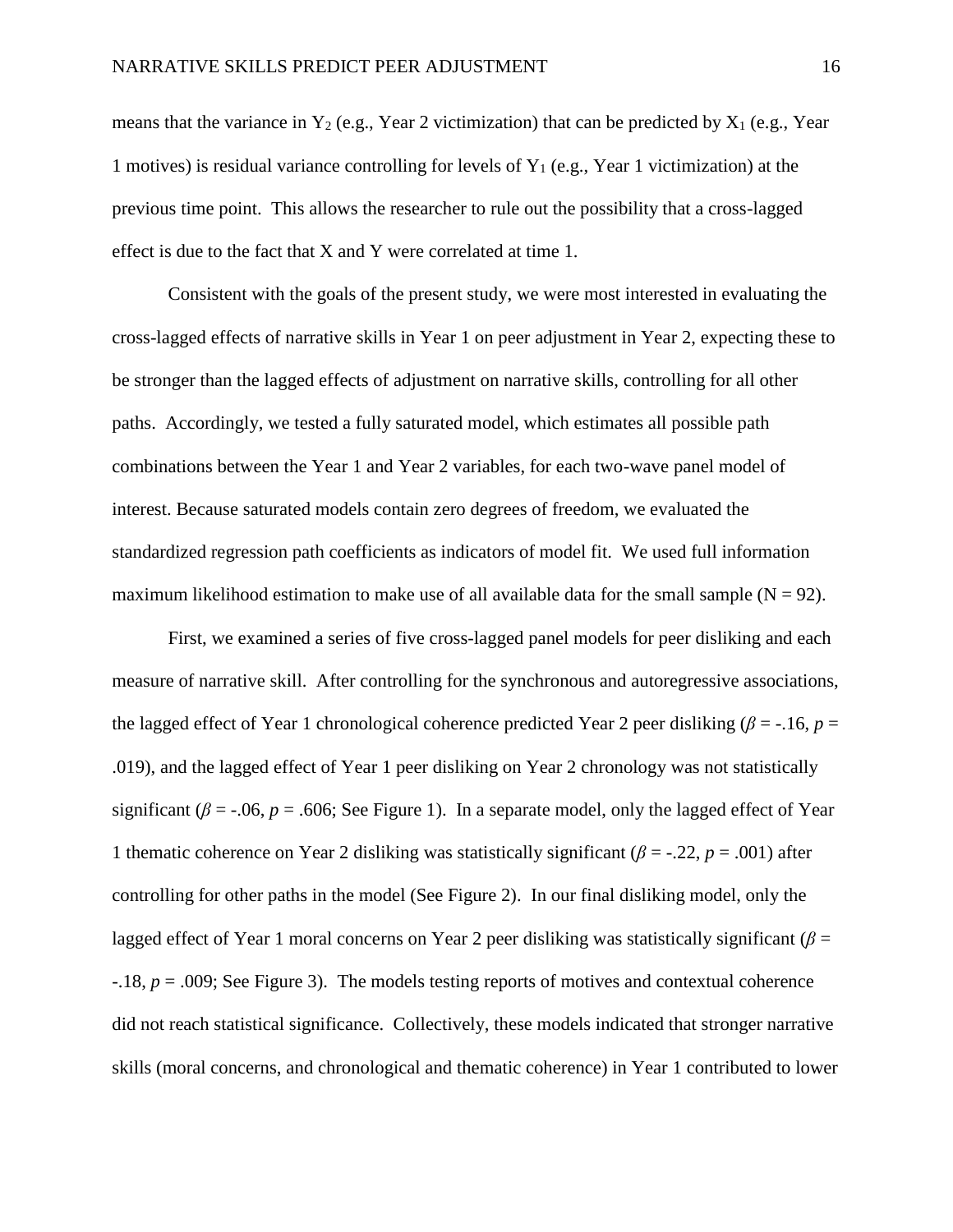disliking in the subsequent academic year.

The cross-lagged model for victimization and motives revealed that, after controlling for other paths, Year 1 motives significantly predicted Year 2 victimization ( $\beta$  = -.19,  $p$  = .041), and the lagged effect of Year 1 victimization on Year 2 motives did not reach statistical significance  $(\beta = -17, p = .149;$  See Figure 4). This indicated that reports of motives contributed to lower peer perceptions of victimization across academic years. Estimated lagged effects for the other four panel models for victimization and narrative skills did not reach statistical significance.

Finally, we tested the five cross-lagged panel models for loneliness and measures of narrative skill. After controlling for all other paths, the lagged effect of Year 1 motives on Year 2 loneliness was statistically significant ( $\beta$  = -.22,  $p$  = .019), and the effect of Year 1 loneliness on Year 2 motives was not  $(\beta = -0.09, p = 0.480)$ ; See Figure 5). This finding indicated that reports of motives in Year 1 contributed to lower perceptions of loneliness in Year 2. Estimated lagged effects for the other panel models for loneliness and narrative skills did not reach statistical significance.

#### **Discussion**

During middle childhood children focus much attention on peer relationships. At the same time, they develop skills in constructing personal narratives to share with others. The present research addressed, longitudinally, the association between these two prominent developments. Findings support the contention that these developments may be related to each other in important ways. We found that attention to motives in Year 1 stories predicted less victimization and less loneliness in Year 2, even after accounting for the tendency of victimization and loneliness to be stable across school years, and for the association between motives and the peer adjustment constructs in Year 1. It was not the case that victimization or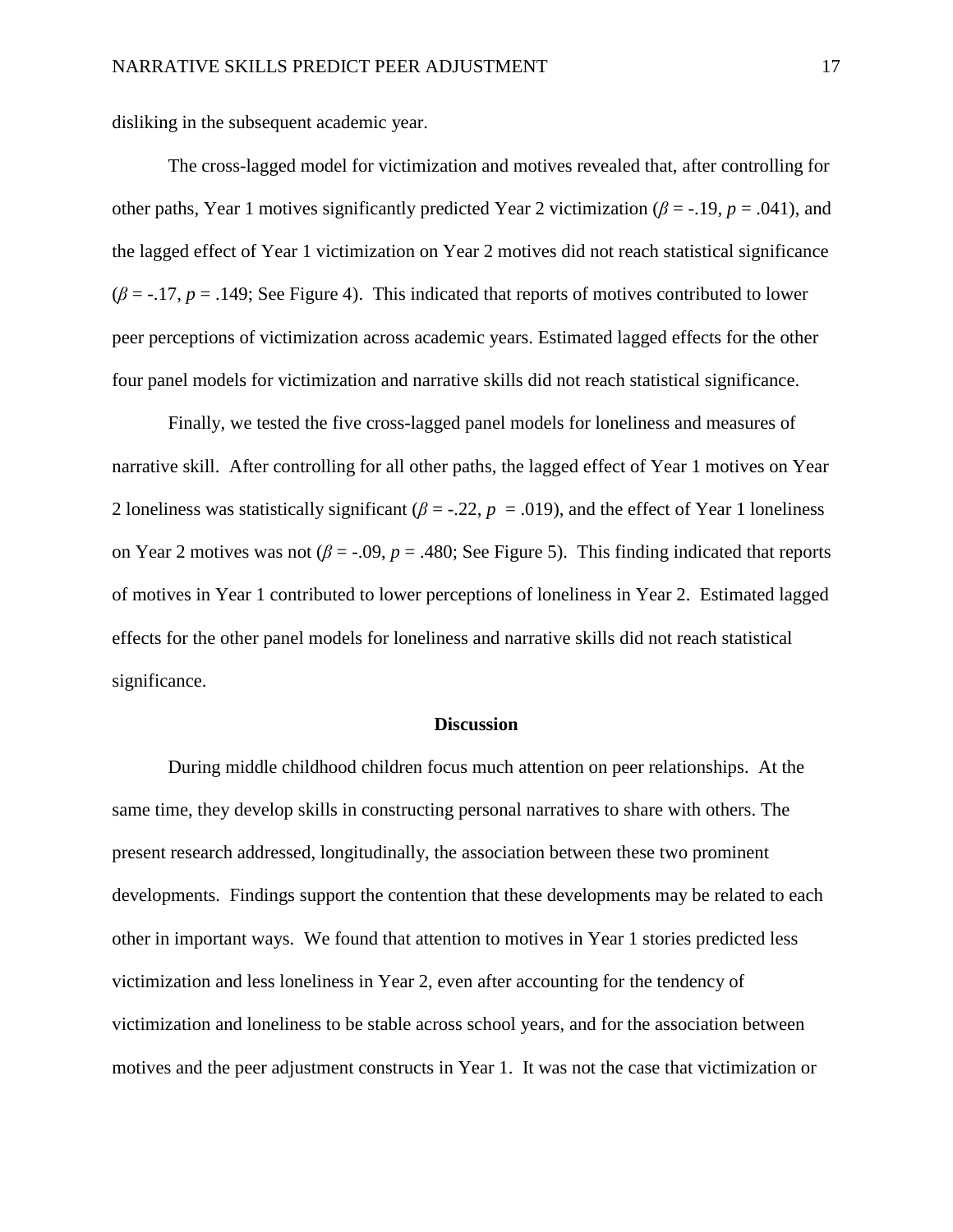loneliness in year 1 predicted an improvement in attention to motives in Year 2, so the direction of effects appeared to be clear. Improvement in this narrative skill facilitated peer adjustment.

These findings encourage further exploration of the possibility that narrative practice might improve peer adjustment for victimized and lonely children. In order to establish and maintain satisfying relationships with peers, children must find ways to coordinate their own desires and needs with those of classmates, noticing mutual or compatible goals, and negotiating solutions when goals clash. Accomplishing this coordination and this negotiation requires attention to the "whys?" of human behavior. Unawareness of one's own motivations and a lack of consideration for the motivations of others –the intentions, desires, and goals that drive behavior – may be an important piece of the puzzle of why some elementary school children feel isolated and disconnected from peers. If Bruner (1990) was correct in arguing that narrative directs our attention to the culturally understandable reasons that help us explain why people do the things they do, then we can expect that the practice of creating narratives attunes children to what motivates their own behavior and the behavior of their peers. To the extent that this can help them coordinate their own goals with those of their classmates, it could help them avoid victimization and establish relationships that ameliorate feelings of loneliness.

Consistent with previous research, we found that peer difficulties tended to be fairly stable from one school year to the next (Browning, Cohen, & Warman, 2003; Cillessen, Bukowski, & Haselager, 2000; Rueger, Malecki, & Demaray, 2011). Peer disliking showed considerably more stability over time than the victimization or loneliness measures. Nevertheless, we found three measures of narrative skill that predicted improvements in our disliking measure of peer adjustment over two school years. Children who wrote stories with a clear chronology, with thematic coherence, and with attention to moral concerns in Year 1 of our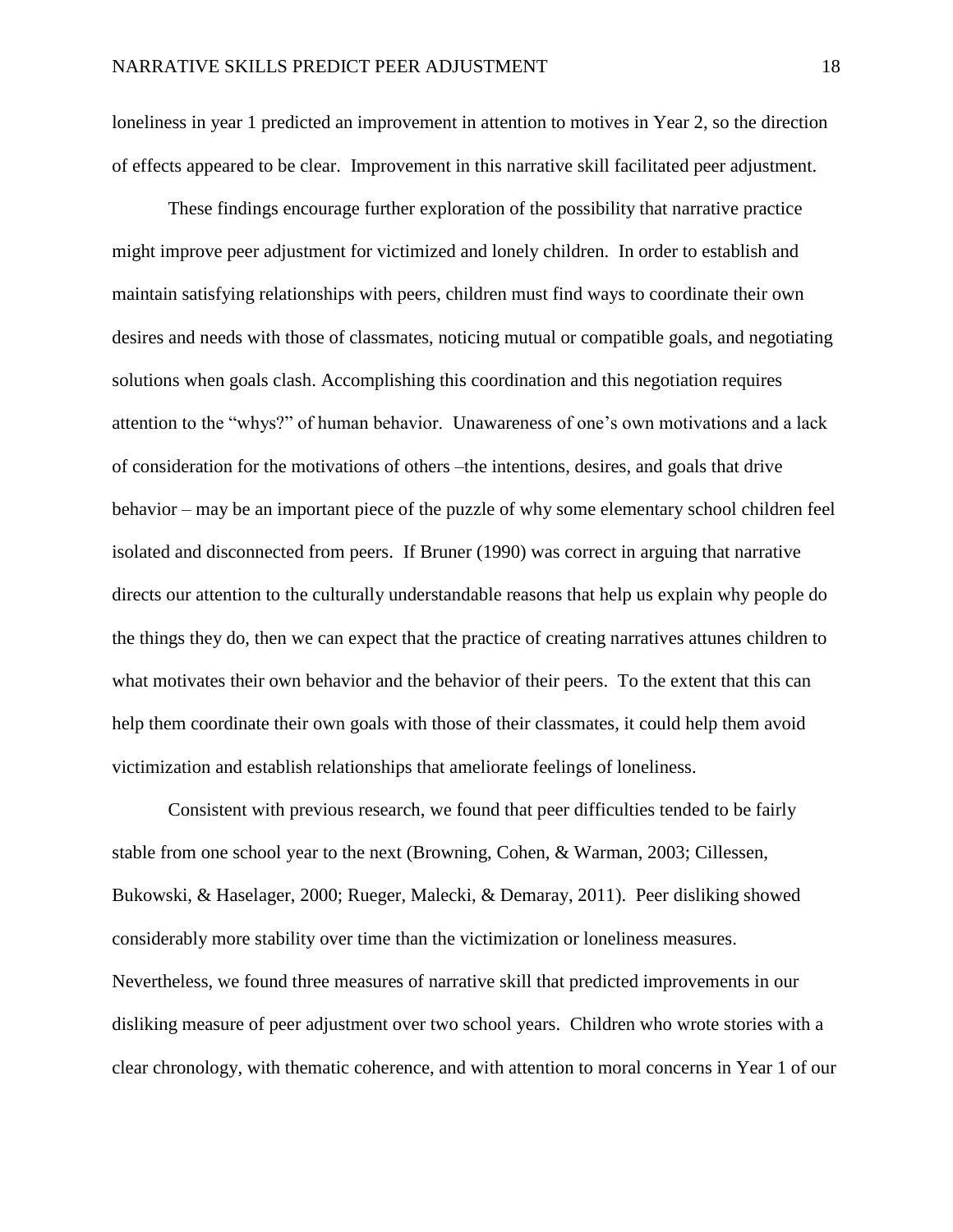study were less likely to be disliked by peers in the following school year, even after controlling for their disliking scores in the first year, and for the association between the three narrative skills and disliking in Year 1. It was not the case that disliking in year 1 predicted an improvement in any measure of narrative skill in Year 2, so the direction of effects again appeared to be clear. Improvement in narrative skills facilitated peer adjustment.

However difficult it may be to intervene on behalf of children who are victimized by peers, the strong stability of liked-least nominations indicates that disliking is a much more stubborn problem. Nevertheless, three of our five narrative assessments (chronology, theme, and moral concerns) negatively predicted Year 2 disliking. Those children who learned to write a good story in year 1 were able to find a place among their classmates in the following year. The sharing of narrative accounts is a common part of social life in many contexts (Kyratzis, 1999; Ochs & Capps, 2001). The ability to 'tell your side of the story" is important to conflict resolution (Davidson et al., 2013; Walton, Harris, & Davidson, 2009; Burrell, Zirbel, & Allen, 2003), and good story tellers are just fun to be around. But the children who participated in our study *wrote* their stories, and we did not assess their ability or inclination to share them. We believe that writing personal narrative accounts may be especially beneficial for children who have difficulty making connections with their peers. When they write about their experience, children can organize their thoughts about the series of events, elaborate on the significance of those events, and do the moral evaluative work that narrative form encourages – all without the interruption or evaluative gaze of interlocutors. Even though written narratives may be limited by literacy skills, they may be easier to produce than 'live' narratives for children whose social or communication skills are challenged. We speculate that the writing of personal narratives may serve as practice that disliked children especially need.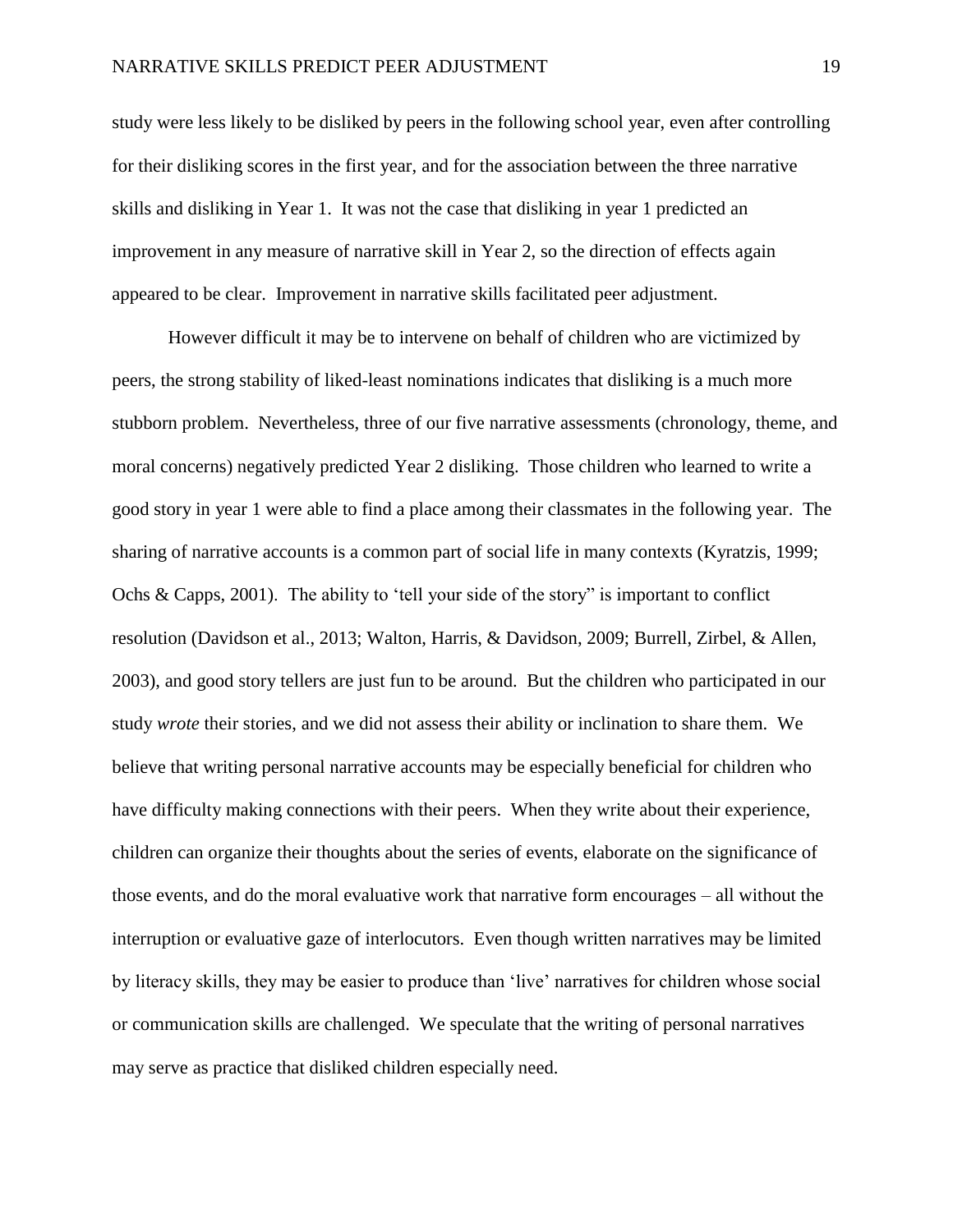Our thinking is informed by research by Pennebaker and colleagues, which showed that adults and high school students benefited in many ways from opportunities to write about stressful or difficult experiences (Sexton & Pennebaker, 2009). The mechanism by which this 'expressive writing' paradigm produces enhanced mental and physical health and better academic outcomes appears to be related to a critical feature of narrative: when we make a narrative account of our experience, we attempt to make sense of that experience and this meaning-making is a crucial feature of healthy coping (Daiute & Bateau, 2002). Several researchers have urged caution in implementing Pennebaker's expressive writing paradigm with children who may not yet have the narrative meaning-making skills needed to make the practice beneficial (Fivush, Marin, Crawford, Reynolds, & Brewin, 2007; McLean, Breen, & Fournier, 2010). Despite this concern, a recent meta-analysis found modest positive effects for interventions in which youth were asked to write about difficult situations, with the  $10 - 13$ -yearolds not different from the older teens (Travagin et al., 2015). Recognizing the possibilities that children may tell stories about experiences they are not able to process on their own, we suggest that schools establish collaborations between teachers and guidance counselors to produce 'safe spaces,' where children who have especially difficult stories to tell can be given the assistance of a qualified adult.

#### **Limitations and Implications for Future Research**

Our efforts to explore the relationships between narrative skill and peer adjustment focused on a relatively small sample of children in a single university-affiliated public school. Future studies should examine whether these associations are found in other school contexts as well.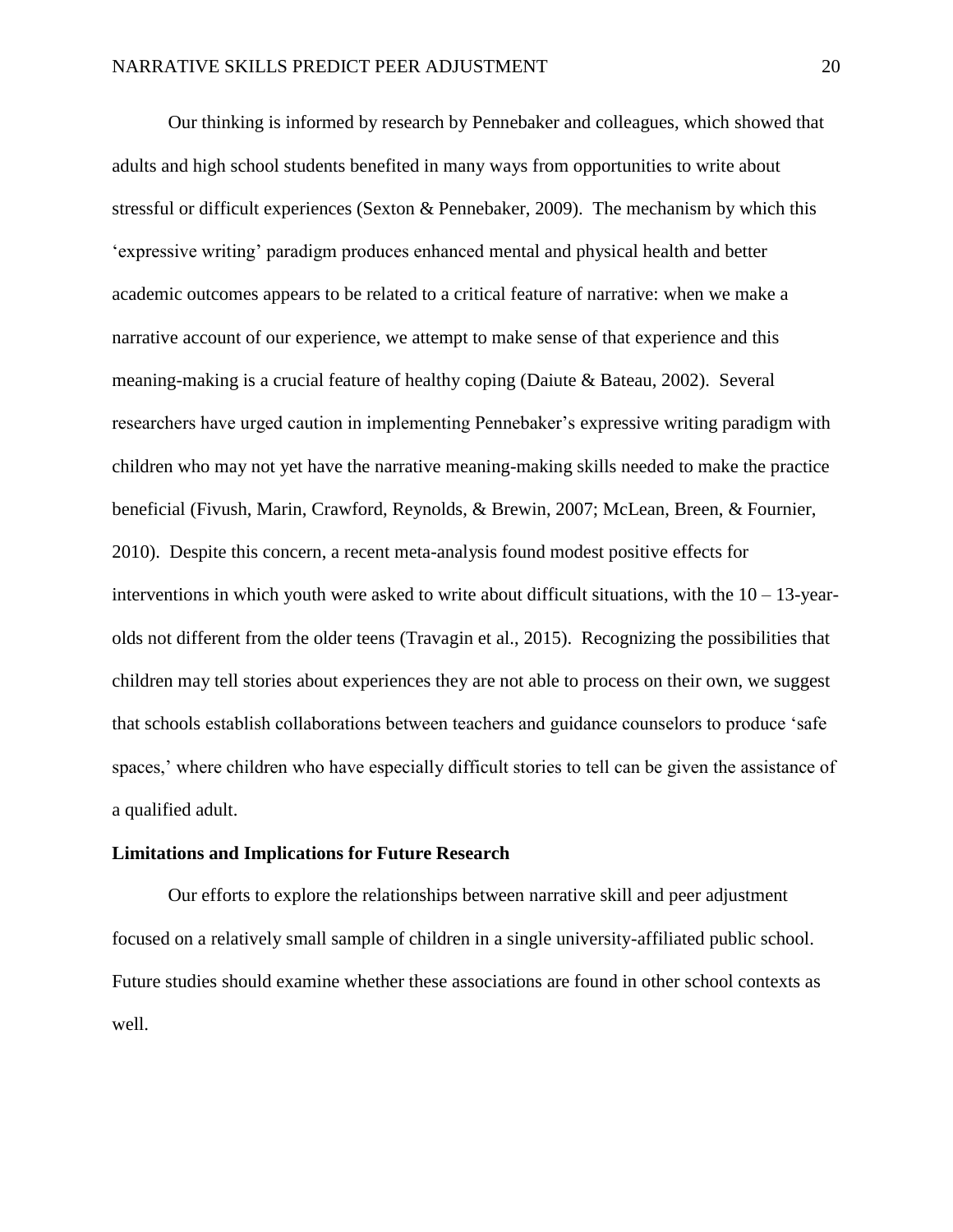We examined only written narratives, and this may have confounded literacy skills with the ability to form a coherent and compelling narrative. Important questions remain to be answered about the relationship between the skills children exhibit when they write narratives about their own experience, and the skills they use as they share narratives orally in every-day interactions. There are two major approaches to the study of narrative. We can understand narrative, as William James (1890) did, as a fundamental way of organizing thought – as a cognitive structure; or we can see narrative, as Michail Bakhtin (1981) did, as a fundamental way of organizing human interactions – as a discursive practice. If we take the James approach, then we expect that practice in writing narratives will facilitate the development of moral thinking and of perspective-taking, and either of these could facilitate the development of healthy peer relationships. If we take the Bakhtin approach, we expect that practice in telling stories to others will facilitate the child's ability to negotiate resolutions to conflicts and to participate in forms of play that are critical to integration in a classroom community. Our study has established that narrative skill facilitates healthy peer relations, but much work remains to be done to illuminate the mechanisms by which it does so.

#### **Implications for Classroom Practice**

Our emphasis on the importance of narrative practices in schools is consistent with considerable evidence that the most effective anti-bullying and victimization programs focus on changing the school (and classroom) culture and climate (Elias & Zins, 2003; Salmivalli & Poskiparta, 2012; Whitted & Dupper, 2005). Efforts to intervene when children are disliked by their peers have been less prevalent than programs focused on bystander intervention (Saarento & Salmivalli, 2015), and our data suggest that the former may be a more stubborn problem. Interventions at the class level or interventions with the perpetrator or the victim might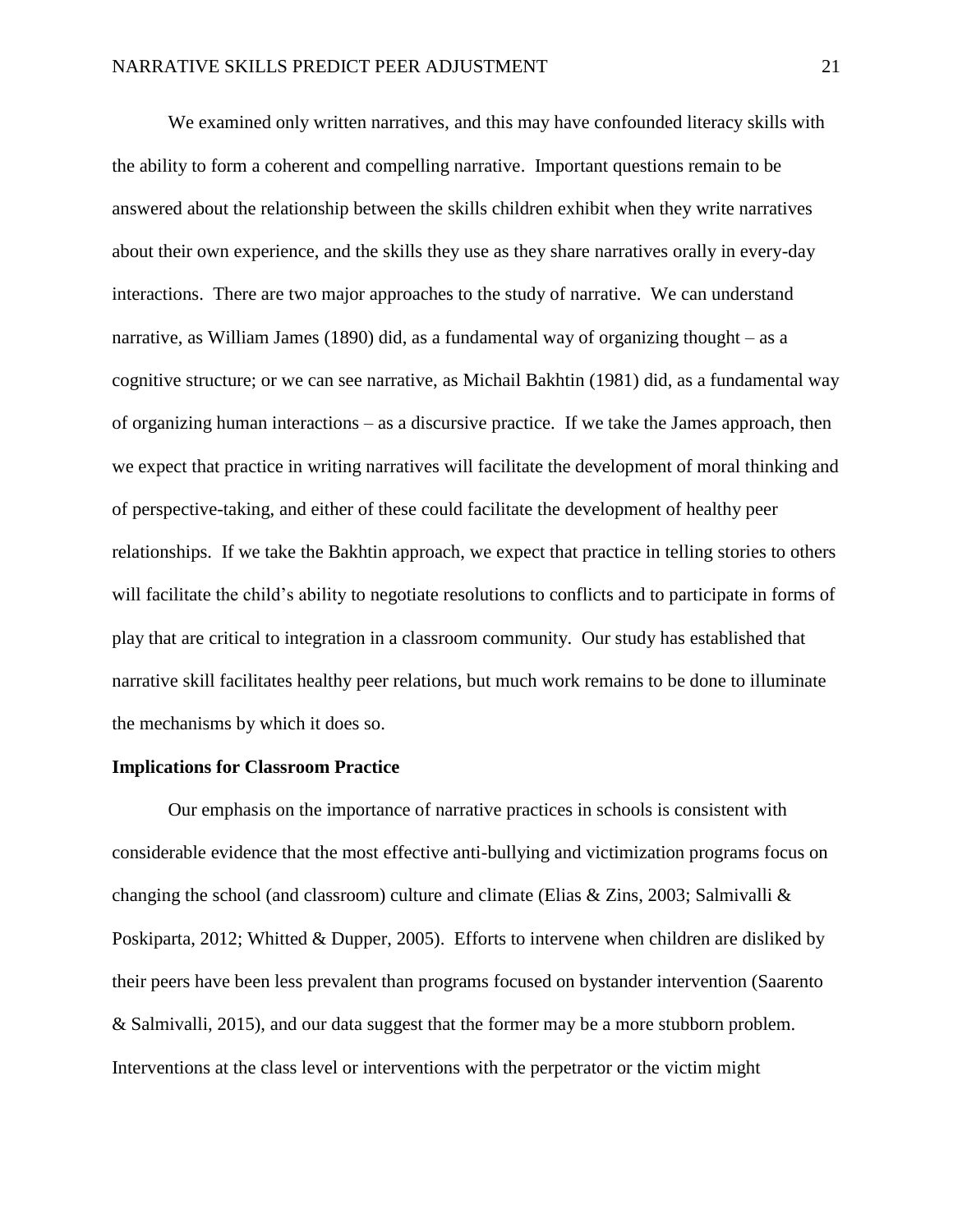successfully reduce the likelihood that a child will be victimized, but ensuring that the child will be *liked* is quite another challenge (Gest, Madill, Zadzora, Miller, & Rodkin, 2014). Still, by encouraging all children to share personal narrative accounts, teachers invite those on the margins and those in the center of the peer network to evaluate and challenge existing peer norms, values and behaviors. As they do so, they will practice the narrative thinking that has been shown to support memory, problem solving, and reasoning skills that are critical to most academic pursuits (Bauer, 2007). These skills may translate to more socially effective interaction tools for children who are disliked by peers. At the same time, a classroom storysharing practice will provide opportunities for children who are *not disliked* to reflect on the perspectives and experiences of their classmates who are disliked. This addition to classroom practice need not add to the vast responsibilities held by teachers as they strive to educate their students in an era of high-stakes testing because teachers can use narrative exercises to teach such academic skills as punctuation, spelling, and reading (Walton & Davidson, in press). Teachers can encourage children to write and then share stories orally in pairs or small groups in order to evaluate and improve children's language skills.

In addition to the improvements to children's narrative skills that may result from the incorporation of such classroom practices, inviting children into a shared narrative practice in which they consider and reflect on their own and others' thoughts and feelings may be particularly important in heterogeneous classrooms. Specifically, the expectation and practice of taking another person's perspective likely fosters an inclusive classroom climate, especially among a culturally diverse group of children (Lee & Quintana, 2005). Furthermore, by sharing narrative accounts, children become more full-fledged participants in their classroom and in the larger school contexts (Hammack, 2010).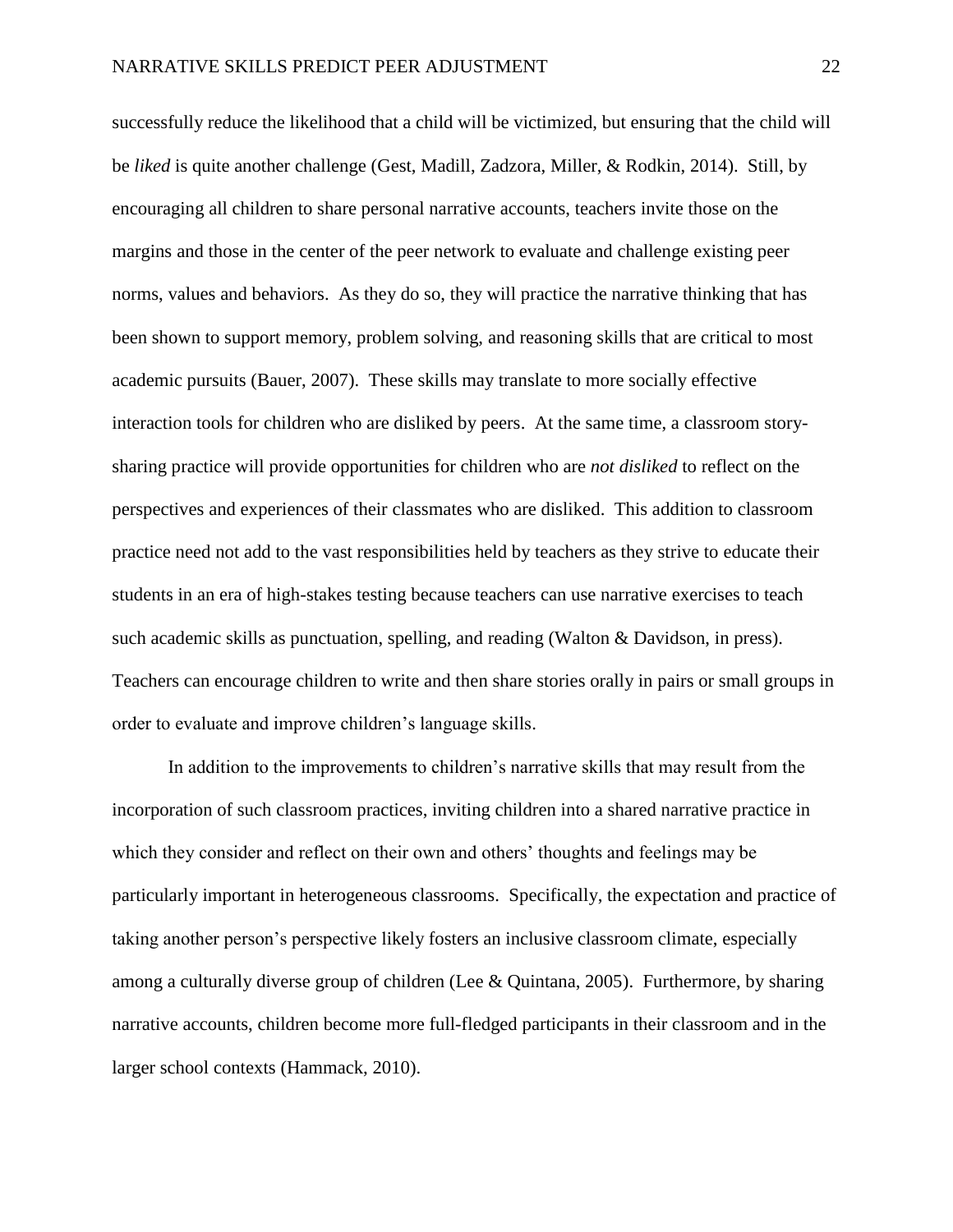#### **Conclusions**

Development is enhanced when children are liked by others, are treated with respect and feel like they belong (Buhs et al., 2010; Rubin et al., 2015). Sadly, some children do not easily find their way into satisfying peer relationships, but our study suggests that the opportunity to author personal experiences and to reflect on the inner worlds of themselves and others may enhance peer adjustment for these children.

Encouraging children to develop narrative skill and to share personal accounts of their experiences on a regular basis may foster attentiveness to the moral relevance of behavior and to the motives of themselves and others. This may allow children to manage peer relationships more successfully. This approach refrains from focusing specifically on individual children who are on the margins of the peer network, but draws all children into the moral realm of the classroom. In doing so, it opens the door for greater recognition of multiple interpretations of conflict-threatening events and it increases children's opportunity for interpersonal and socialcognitive development.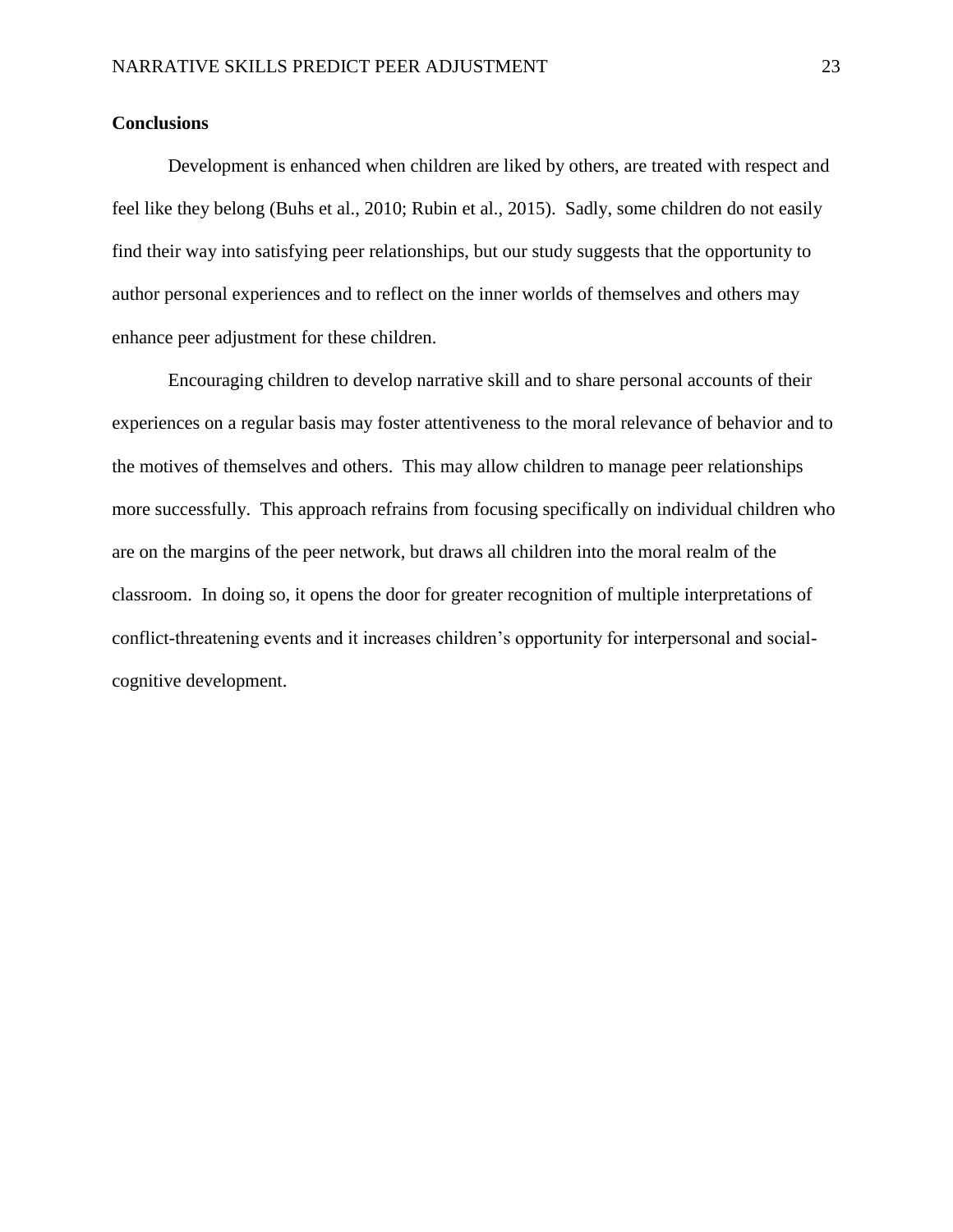#### References

- Aresenio, W. F. & Lemerise, E. A. (2004). Aggression and moral development: Integrating social information processing and moral domain models. *Child Development, 75*, 987- 1002.
- Asher, S. R., Hymel, S., & Renshaw, P. D. (1984). Loneliness in children. *Child Development, 55,* 1456-1464.
- Asher, S. R. & Paquette, J. A. (2003). Loneliness and peer relations in childhood. *Current Directions in Psychological Science, 12*, 75-78.
- Baker-Ward, L., Bauer, P. J., Fivush, R., Haden, C. A., Ornstein, P. A., & Reese, E. (2007). Coding coherence in autobiographical narratives. *Symposium conducted at the biennial meetings of the Society for Research in Memory and Cognition.* Lewiston, ME.
- Bakhtin, M. M. (1981). *The dialogic imagination: Four essays by MM Bakhtin*. (M. Holquist, Ed.; C. Emerson & M. Holquist, Trans.). Austin, TX, University of Texas Press. (Original work published 1975).
- Bamberg, M. (1997). A constructivist approach to narrative development. In M. Bamberg (Ed.), *Narrative development – six approaches* (pp. 89-132). Mahwah, NJ: Psychology Press.
- Bauer, P. J. (2007). Recall in infancy: A neurodevelopmental account. *Current Directions in Psychological Science, 16*, 142-146.
- Betts, L. R., & Stiller, J. (2014). Reciprocal peer dislike and psychosocial adjustment in childhood. *Social Development, 23*(3), 556-572.
- Bierman, K. L. (2004). *Peer rejection: Developmental processes and intervention strategies.*  New York, NY, US: Guilford.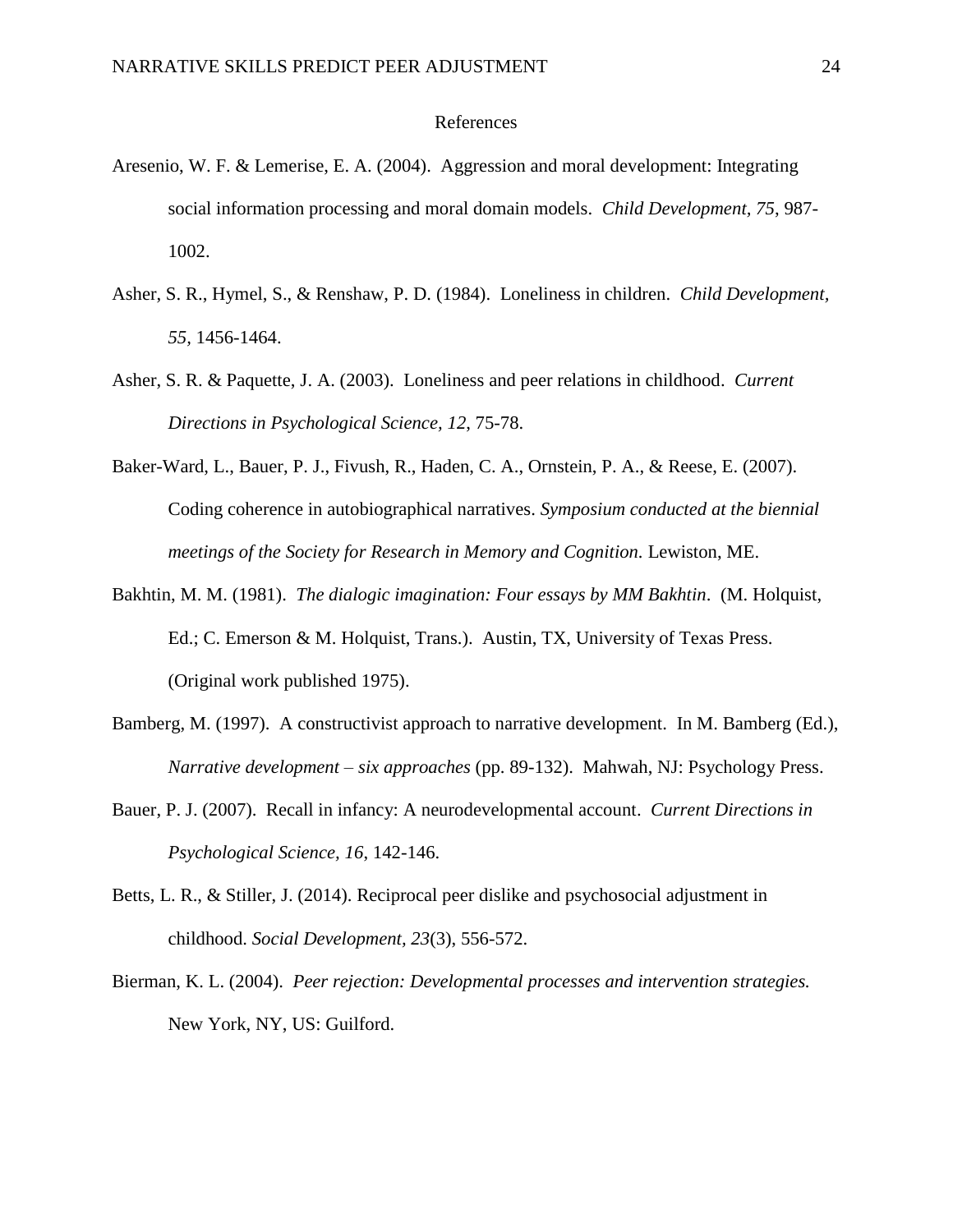- Bird, A. L., & Reese, E. (2006). Emotional reminiscing and the development of an autobiographical self. *Developmental Psychology, 42*, 613-626.
- Browning, C., Cohen, R., & Warman, D. M. (2003). Peer social competence and the stability of victimization. *Child Study Journal, 32*, 73-90.

Bruner, J. S. (1990). *Acts of meaning*. Cambridge, MA: Harvard University Press.

- Buhrmester, D., & Furman, W. (1987). The development of companionship and intimacy. *Child Development, 58*, 1101-1113.
- Buhs, E. S., Ladd, G. W., & Herald, S. L. (2006). Peer exclusion and victimization: Processes that mediate the relation between peer group rejection and children's classroom engagement and achievement? *Journal of Educational Psychology, 98*, 1-13.
- Buhs, E. S., Ladd, G. W., & Herald-Brown, S. L. (2010). Victimization and exclusion: Links to peer rejection, classroom engagement, and achievement. In S. R. Jimerson, S. M. Swearer, & D. L. Espelage (Eds.), *Handbook of bullying in schools: An international perspective* (pp. 163-172). New York, NY: Routledge.
- Burrell, N. A., Zirbel, C. S., & Allen, M. (2006). Evaluating peer mediation outcomes in educational settings: A meta-analytic. In B. M. Gayle, R. W. Preiss, N. Burrell, & M. Allen (Eds.), *Classroom communication and instructional processes: Advances through meta-analysis* (pp. 113-126). New York, NY: Routledge.
- Cillessen, A. H. N., Bukowski, W. M., & Haselager, G. J. T. (2000). Stability of sociometric categories. In A. H. N. Cillessen, & W. M. Bukowski (Eds.), *Recent advances in the measurement of acceptance and rejection in the peer system (pp. 75-93). San Francisco,* CA: Jossey-Bass.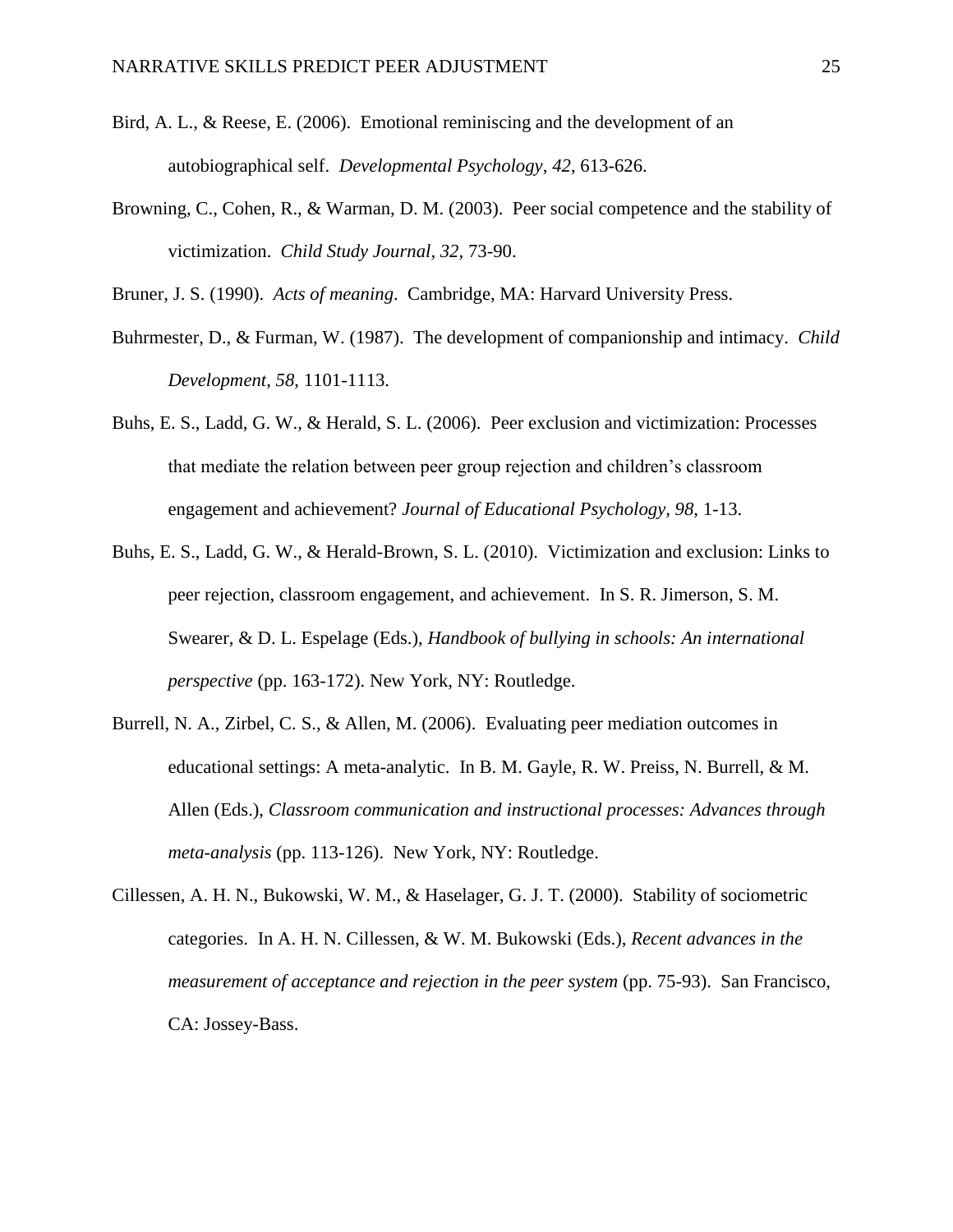- Cook, C. R., Williams, K. R., Guerra N. G., Kim, T. E., & Sadek, S. (2010). Predictors of bullying and victimization in childhood and adolescence: A meta-analytic investigation. *School Psychology Quarterly, 25*, 65-83.
- Cooney, K., & Selman, R. (1978). Children's use of social conceptions: Toward a dynamic model of social cognition. In W. Damon (Ed.), *New directions for child development: Social cognition* (pp. 23-44). San Francisco, CA: Jossey-Bass.
- Crick, N. R., & Dodge, K. A. (1994). A review and reformulation of social informationprocessing mechanisms in children's social adjustment. *Psychological Bulletin*, *115*, 74- 101.
- Davidson, A. J., Walton, M. D., & Cohen, R. (2013). Patterns of conflict experience that emerge in peer reports and personal narratives during middle childhood. *Applied Developmental Science, 17*(3), 109-122.
- Daiute, C., & Buteau, E. (2002). Writing for their lives: Children's narratives as supports for physical and psychological well-being. In S. J. Lepore. & J. M. Smyth (Eds.), *The writing cure: How expressive writing promotes health and emotional well-being* (pp. 53- 73). Washington, DC: American Psychological Association.
- DeRosier, M. E., & Thomas, J. M. (2003). Strengthening sociometric prediction: Scientific advances in the assessment of children's peer relations. *Child Development, 74*, 1379- 1392.
- Dodge, K. A. (1983). Behavioral antecedents of peer social status. *Child Development*, *54,* 1386-1399.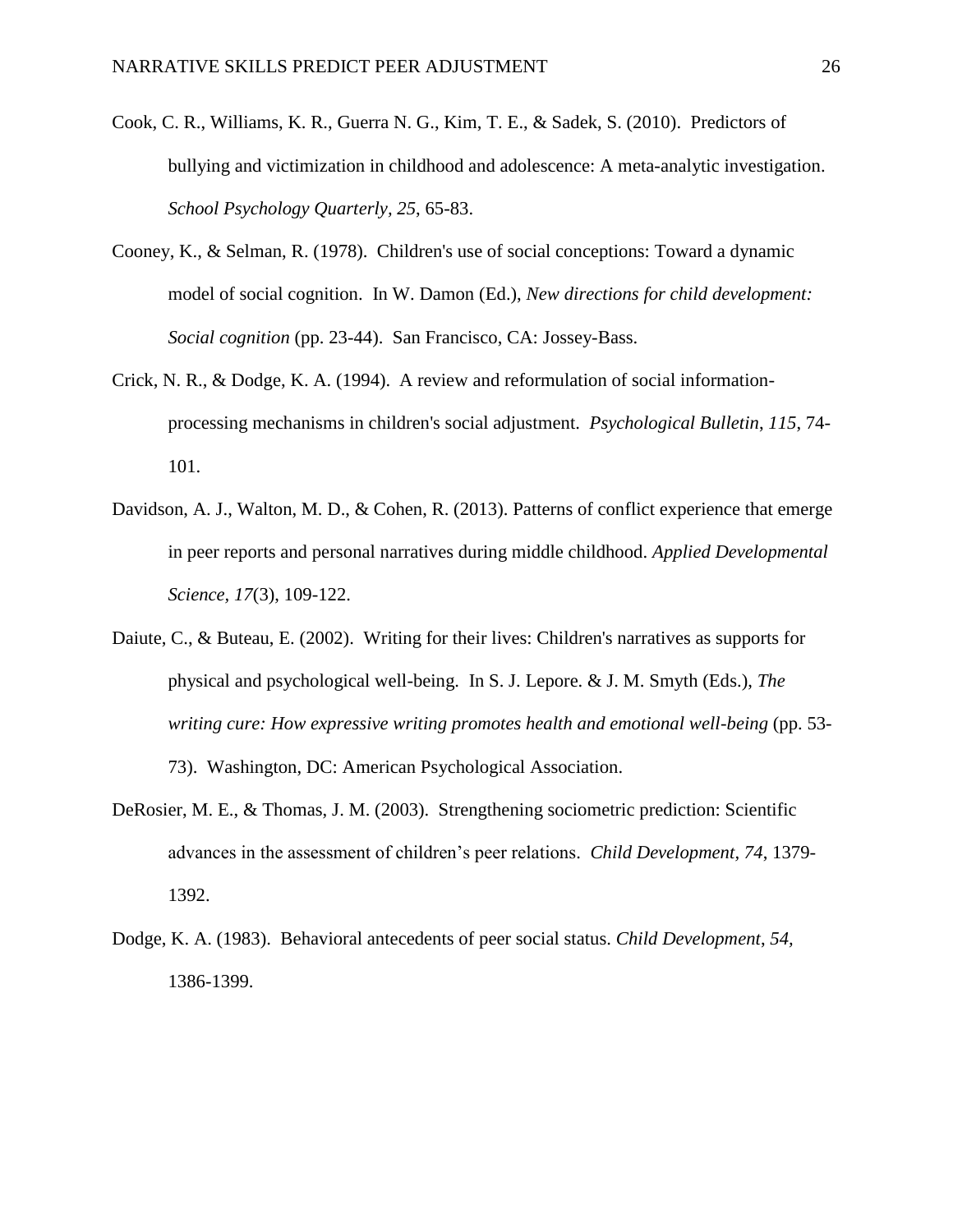- Dray, A. J., Selman, R. L., & Schultz, L. H. (2009). Communicating with intent: A study of social awareness and children's writing. *Journal of Applied Developmental Psychology, 30*, 116-128.
- Elias, M. J., & Zins, J. E. (2003). *Bullying, peer harassment, and victimization in the schools: The next generation of prevention*. New York, NY: Haworth.
- Engel, S. L. (1995). *The stories children tell: Making sense of the narratives of childhood*. New York, NY: W.H. Freeman.
- Fivush, R., Bohanek, J. G., Marin, K., & Duke, M. (2010). Family narratives and adolescent well-being. In K. C. McLean, & M. Pasupathi (Eds.), *Narrative development in adolescence: Creating the storied self* (pp. 45-64). New York, NY: Springer.
- Fivush, R., Hazzard, A., McDermott Sales, J., Sarfati, D., & Brown, T. (2003). Creating coherence out of chaos? Children's narratives of emotionally positive and negative events. *Applied Cognitive Psychology, 17*, 1-19.
- Fivush, R., Marin, K., Crawford, M., Reynolds, M., & Brewin, C. R. (2007). Children's narratives and well-being. *Cognition and Emotion*, *21*(7), 1414-1434.
- Gest, S. D., Madill, R. A., Zadzora, K. M., Miller, A. M., & Rodkin, P. C. (2014). Teacher management of elementary classroom social dynamics associations with changes in student adjustment. *Journal of Emotional and Behavioral Disorders*, *22*, 107-118.
- Gest, S. D., Rulison, K. L., Davidson, A. J., & Welsh, J. A. (2008). A reputation for success (or failure): The association of peer academic reputations with academic self-concept, effort, and performance across the upper elementary grades. *Developmental Psychology, 44*, 625-636.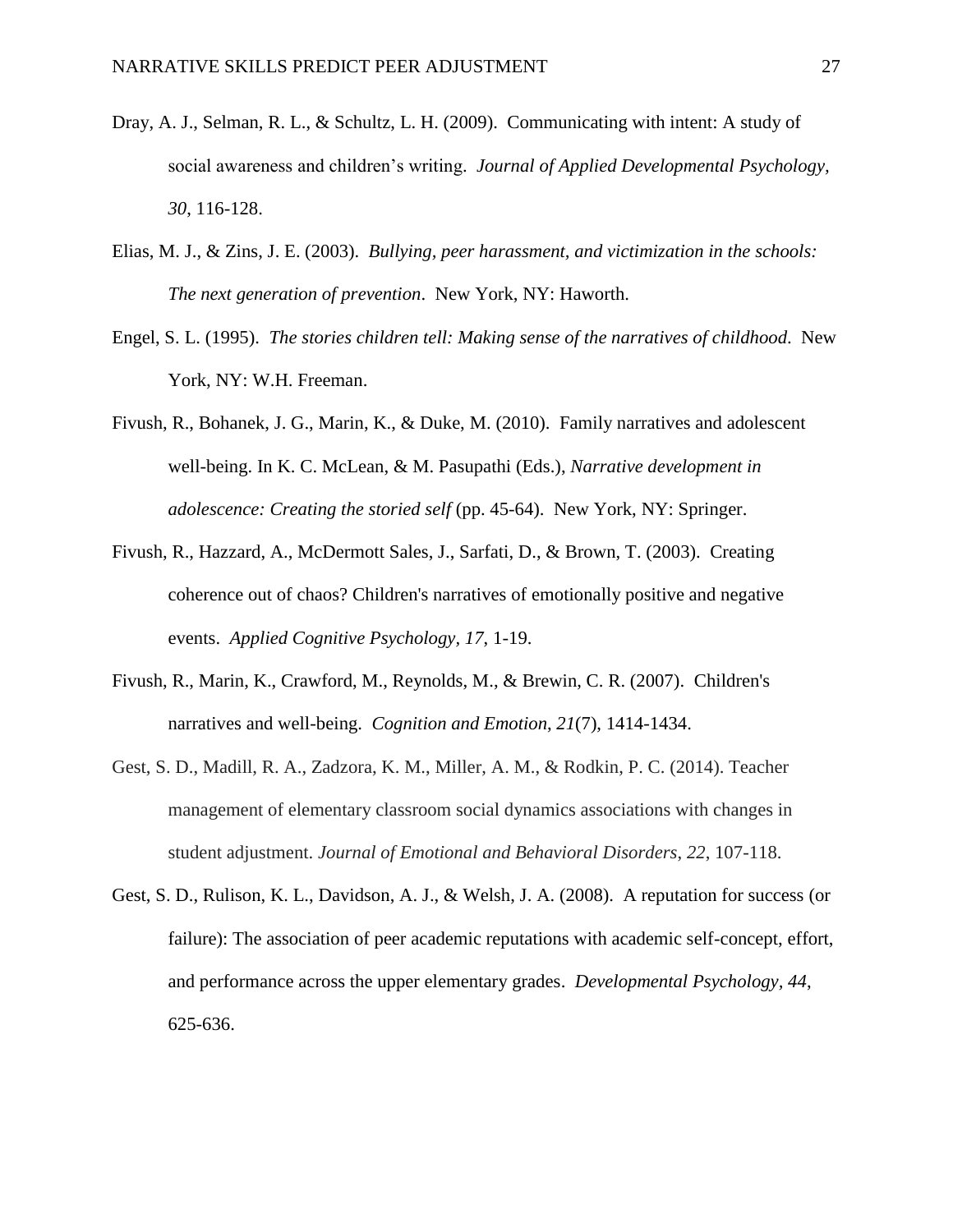- Goldbaum, S., Craig, W. M., Pepler, D. J., & Connolly, J. (2003). Developmental trajectories of victimization: Identifying risk and protective factors. *Journal of Applied School Psychology*, *19*, 139-156.
- Goodwin, M. H., & Kyratzis, A. (2011). Peer language socialization. In A. Duranti, E. Ochs, & B. B. Schieffelin (Eds.), *The handbook of language socialization* (pp. 365-390). Cambridge, MA: Blackwell.
- Hammack, P. L. (2010). Identity as burden or benefit? Youth, historical narrative, and the legacy of political conflict. *Human Development, 53*, 173-201.
- Harris, R. A., Qualter, P., & Robinson, S. J. (2013). Loneliness trajectories from middle childhood to pre-adolescence: Impact on perceived health and sleep disturbance. *Journal of Adolescence, 36*, 1295-1304.
- Harris, A. R., & Walton, M. D. (2009). Thank you for making me write this." Narrative skills and the management of conflict in urban schools. *The Urban Review, 41*, 287-311.
- Hawker, D. S., & Boulton, M. J. (2000). Twenty years' research on peer victimization and psychosocial maladjustment: A meta-analytic review of cross-sectional studies. *Journal of Child Psychology and Psychiatry, 41*, 441-455.
- Hodges, E. V. E., Malone, M. J., & Perry, D. G. (1997). Individual risk and social risk as interacting determinants of victimization in the peer group. *Developmental Psychology, 33*, 1032-1039.
- Hodges, E. V. E., & Perry D. G. (1999). Personal and interpersonal antecedents and consequences of victimization by peers. *Journal of Personality and Social Psychology, 76*, 677-685.
- James, W. (1890). *The principles of psychology*. New York, NY: Holt.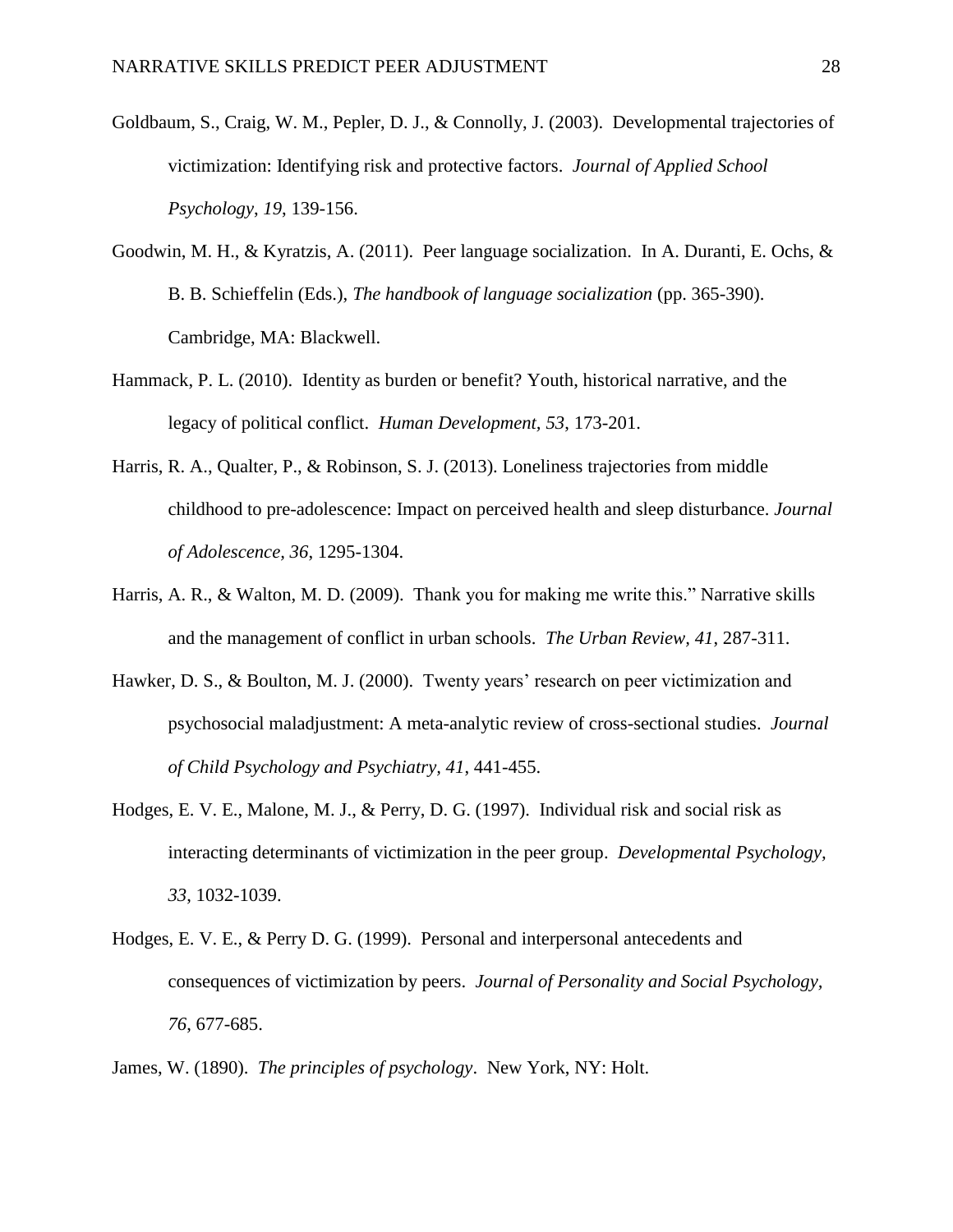- Jobe-Shields, L., Cohen, R., & Parra, G. R. (2011). Patterns of change in children's loneliness: Trajectories from third through fifth grades. *Merrill-Palmer Quarterly, 57*, 25-47.
- Juvonen, J., Wang, Y., & Espinoza, G. (2011). Bullying experiences and compromised academic performance across middle school grade. *The Journal of Early Adolescence, 31*, 152-173.
- Kenny, D. A. (1975). Cross-lagged panel correlation: A test for spuriousness. *Psychological Bulletin*, *82*, 887-903.
- Kyratzis, A. (1999). Narrative identity: Preschoolers' self-construction through narrative in same-sex friendship group dramatic play. *Narrative Inquiry, 9*, 427-455.
- Kuryluk, A., Cohen, R., & Audley-Piotrowski, S. (2011). The role of respect in the relation of aggression to popularity. *Social Development, 20,* 703-717.
- Lee, D. C., & Quintana, S. M. (2005). Benefits of cultural exposure and development of Korean perspective-taking ability for transracially adopted Korean children. *Cultural Diversity and Ethnic Minority Psychology*, *11*, 130-143.
- Lopez, C., & DuBois, D. L. (2005). Peer victimization and rejection: Investigation of an integrative model of effects on emotional, behavioral, and academic adjustment in early adolescence. *Journal of Clinical Child and Adolescent Psychology, 34*, 25-36.
- MacDonald, C. D., & Cohen, R. (1995). Children's awareness of which peers like them and which peers dislike them. *Social Development*, *4*, 182-193.
- Masten, A. S., & Coatsworth, J. D. (1998). The development of competence in favorable and unfavorable environments. *American Psychologist, 53*, 205-220.
- Masten, A. S., Morison, P., & Pellegrini, D. S. (1985). A revised class play method of peer assessment. *Developmental Psychology, 21*, 523-533.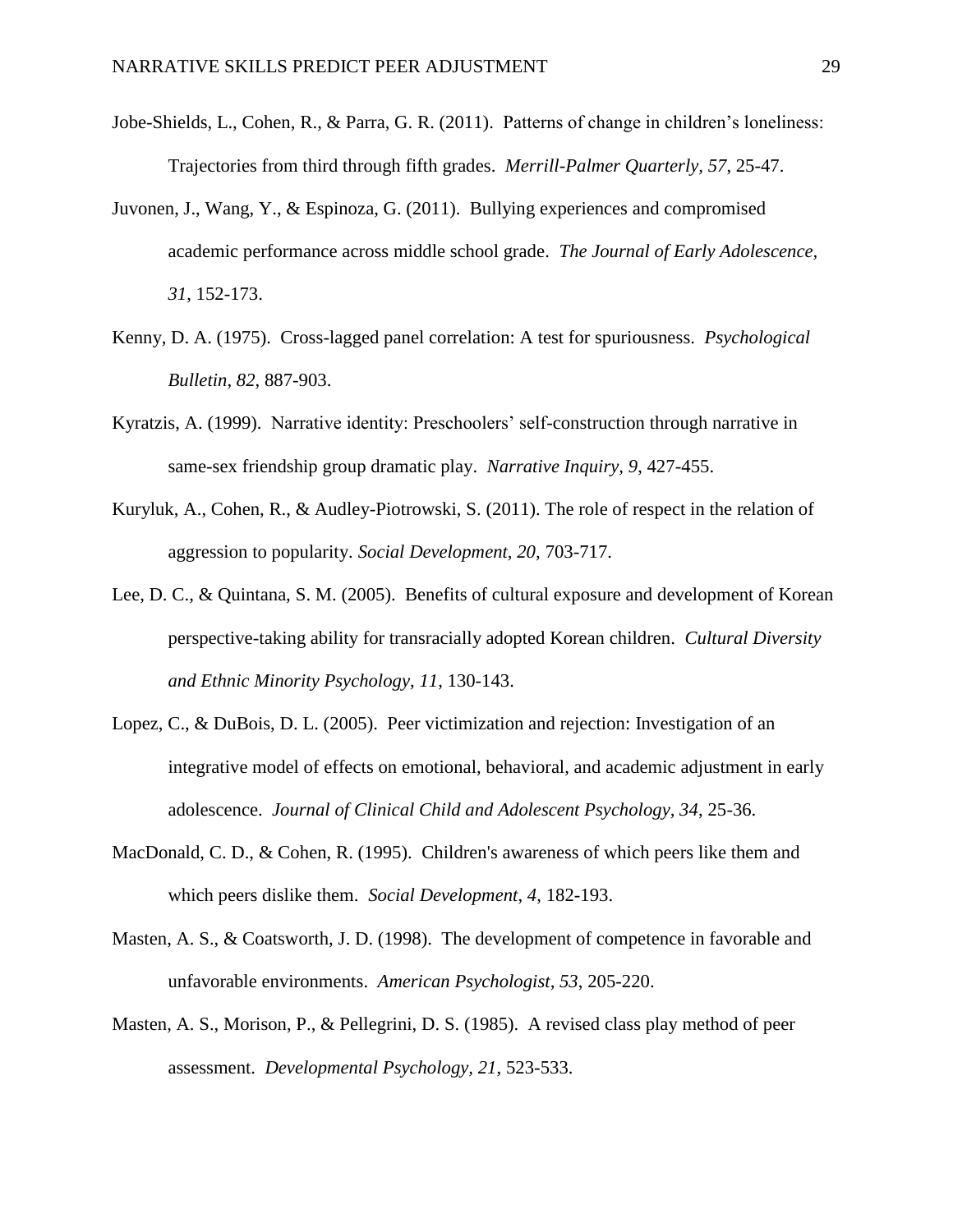- McLean, K. C., Breen, A., & Fournier, M. A. (2010). Adolescent identity development: Narrative meaning-making and memory telling. *Journal of Research on Adolescence*, *20*, 166-187.
- McLean, K. C., Pasupathi, M., & Pals, J. L. (2007). Selves creating stories creating selves: A process model of narrative self development in adolescence and adulthood. *Personality and Social Psychology Review, 11*, 262-278.
- Morris, G., Baker-Ward, L., & Bauer, P. (2010). What remains of the day: The survival of children's autobiographical memories across time. *Applied Cognitive Psychology, 24*, 527-544.
- Newcomb, A. F., Bukowski, W. M., & Pattee, L. (1993). Children's peer relations: A metaanalytic review of popular, rejected, neglected, controversial, and average sociometric status. *Psychological Bulletin, 113,* 99–128.
- Ochs, E., & Capps, L. (2001). *Living narrative: Creating lives in everyday storytelling*. Cambridge, MA: Harvard University Press.
- Parker, J. G., & Asher, S. R. (1993). Friendship and friendship quality in middle childhood: Links with peer group acceptance and feelings of loneliness and social dissatisfaction. *Developmental Psychology, 29*, 611-621.
- Pasupathi. M., & Wainryb, C. (2010). On telling the whole story: Facts and interpretations in autobiographical memory narratives from childhood through mid-adolescence. *Developmental Psychology*, *46,* 735-746.
- Perry, D. G., Kusel, S. J., & Perry, L. C. (1988). Victims of peer aggression. *Developmental Psychology, 24*, 807-814.

Piaget, J. (1932). *The moral judgment of the child.* London: Routledge & Kegan Paul.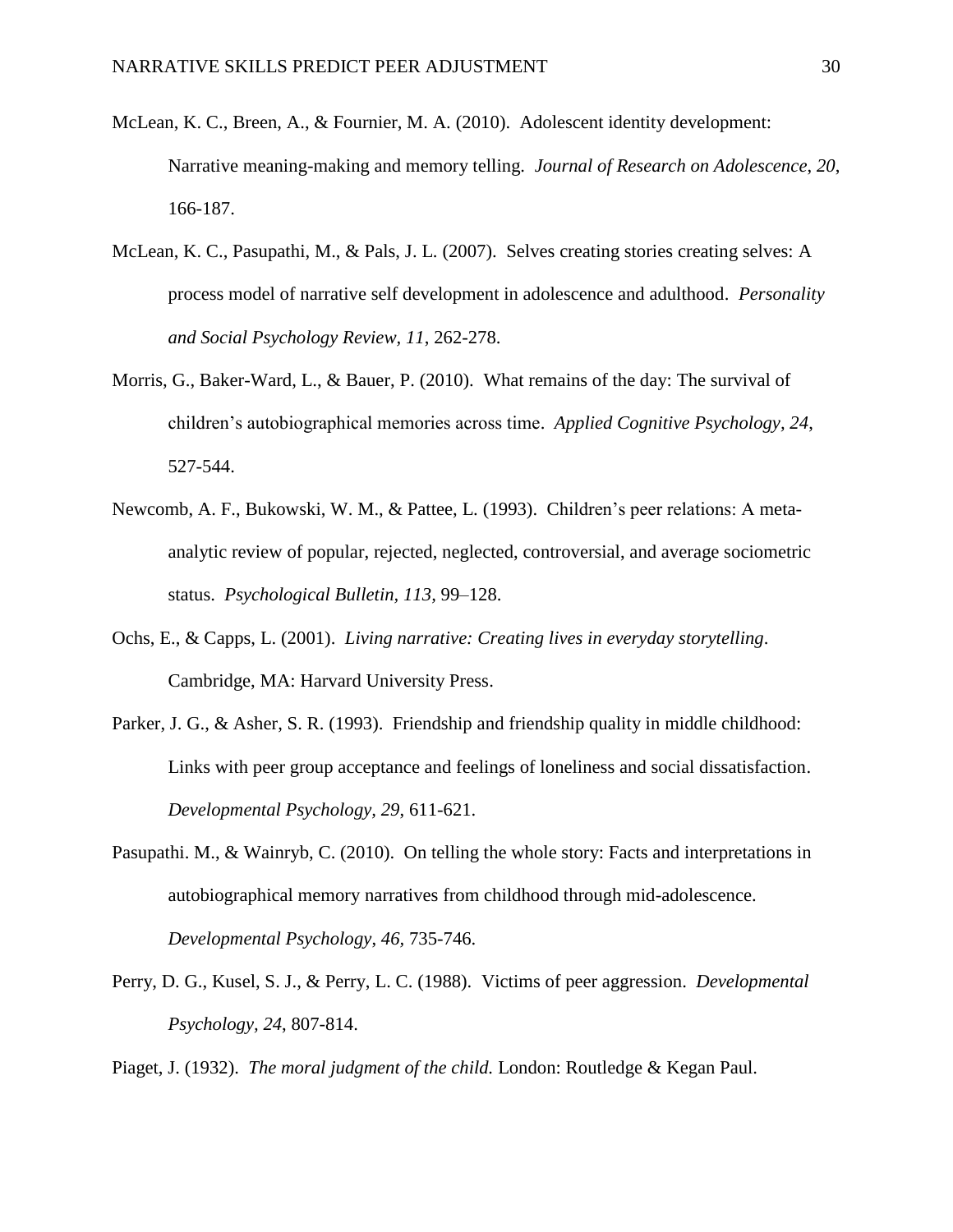- Qualter, P., & Munn, P. (2002). The separateness of social and emotional loneliness in childhood. *Journal of Child Psychology and Psychiatry, 43*, 233-244.
- Reese, E., Haden, C. A., Baker-Ward, L., Bauer, P., Fivush, R., & Ornstein, P. A. (2011). Coherence of personal narratives across the lifespan: A multidimensional model and coding method. *Journal of Cognition and Development, 12*, 424-462.
- Renshaw, P. D., & Brown, P. J. (1993). Loneliness in middle childhood: Concurrent and longitudinal predictors. *Child Development, 64*, 1271-1284.
- Rubin, K. H., Bukowski, W. M., & Bowker, J. C. (2015). Children in peer groups. In M. H. Borstein, T. Leventhal, & R. M. Lerner (Eds.) (7<sup>th</sup> edition), *Handbook of child psychology and developmental science, Vol. 4, Ecological settings and processes* (pp. 175-222). Hoboken, NJ: John Wiley & Sons Inc.
- Rueger, S. Y., Malecki, C. K., & Demaray, M. K. (2011). Stability of peer victimization in early adolescence: Effects of timing and duration. *Journal of School Psychology, 49*, 443-464.
- Saarento, S., & Salmivalli, C. (2015). The role of classroom peer ecology and bystanders' responses in bullying. *Child Development Perspectives, 9,* 201-205.
- Sales, J. M., Fivush, R., & Peterson, C. (2003). Parental reminiscing about positive and negative events. *Journal of Cognition and Development*, *4,* 185-209.
- Salmivalli, C. (2010). Bullying and the peer group: A review. *Aggression and Violent Behavior*, *15,* 112-120.
- Salmivalli, C., & Isaacs, J. (2005). Prospective relations among victimization, rejection, friendlessness, and children's self-and peer-perceptions. *Child Development, 76*, 1161– 1171.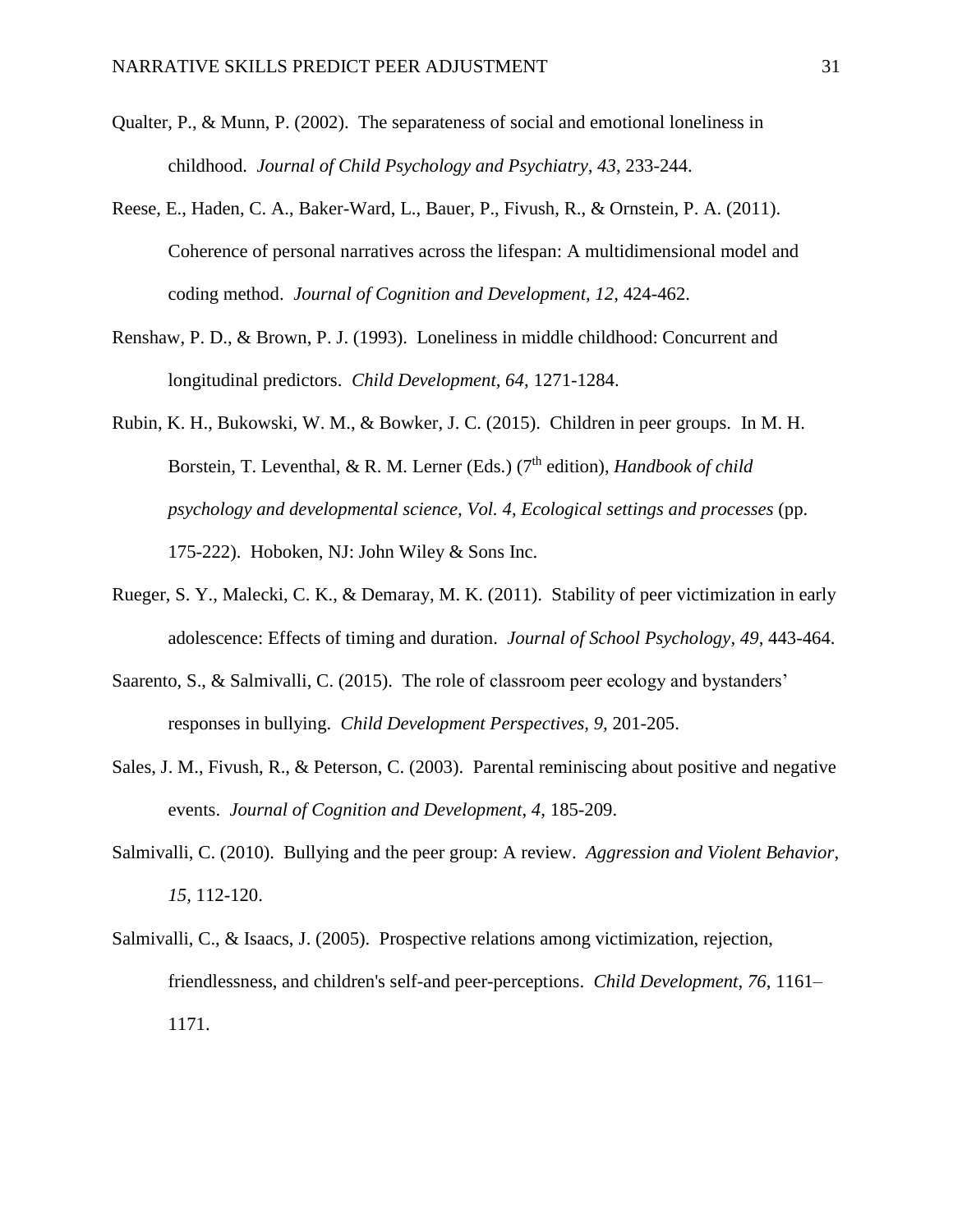- Salmivalli, C., & Poskiparta, E. (2012). KiVa antibullying program: Overview of evaluation studies based on randomized controlled trial and national rollout in Finland. *International Journal of Conflict and Violence, 6*, 294-302.
- Schinka, K. C., van Dulmen, M. H., Mata, A. D., Bossarte, R., & Swahn, M. (2013). Psychosocial predictors and outcomes of loneliness trajectories from childhood to early adolescence. *Journal of Adolescence, 36*, 1251-1260.
- Schonert-Reichl, K. A. (1999). Relations of peer acceptance, friendship adjustment, and social behavior to moral reasoning during early adolescence. *The Journal Of Early Adolescence*, *19*, 249-279.
- Selig, J. P. & Little, T. D. (2012). Autoregressive and cross-lagged panel analysis for longitudinal data. In B. Laursen, T. D. Little, & N. A. Card, (Eds.), *Handbook of developmental research methods* (pp. 265-278). New York, NY: Guilford.
- Selman, R. L. (1981). The development of interpersonal competence: The role of understanding in conduct. *Developmental Review, 1,* 401-422.
- Sentse, M., Kretschmer, T., & Salmivalli, C. (2015). The longitudinal interplay between bullying, victimization, and social status: Age-related and gender differences. *Social Development, 24*(3), 659-677.
- Serdiouk, M., Rodkin, P., Madill, R., Logis, H., & Gest, S. (2015). Rejection and victimization among elementary school children: The buffering role of classroom-level predictors. *Journal of Abnormal Child Psychology*, *43*, 5-17.
- Sexton, J. D., & Pennebaker, J. W. (2009). The healing powers of narrative. In S.B. Kaufman, & J.C. Kaufman (Eds.), *The psychology of creative writing* (pp. 264-273). New York, NY: Cambridge University Press.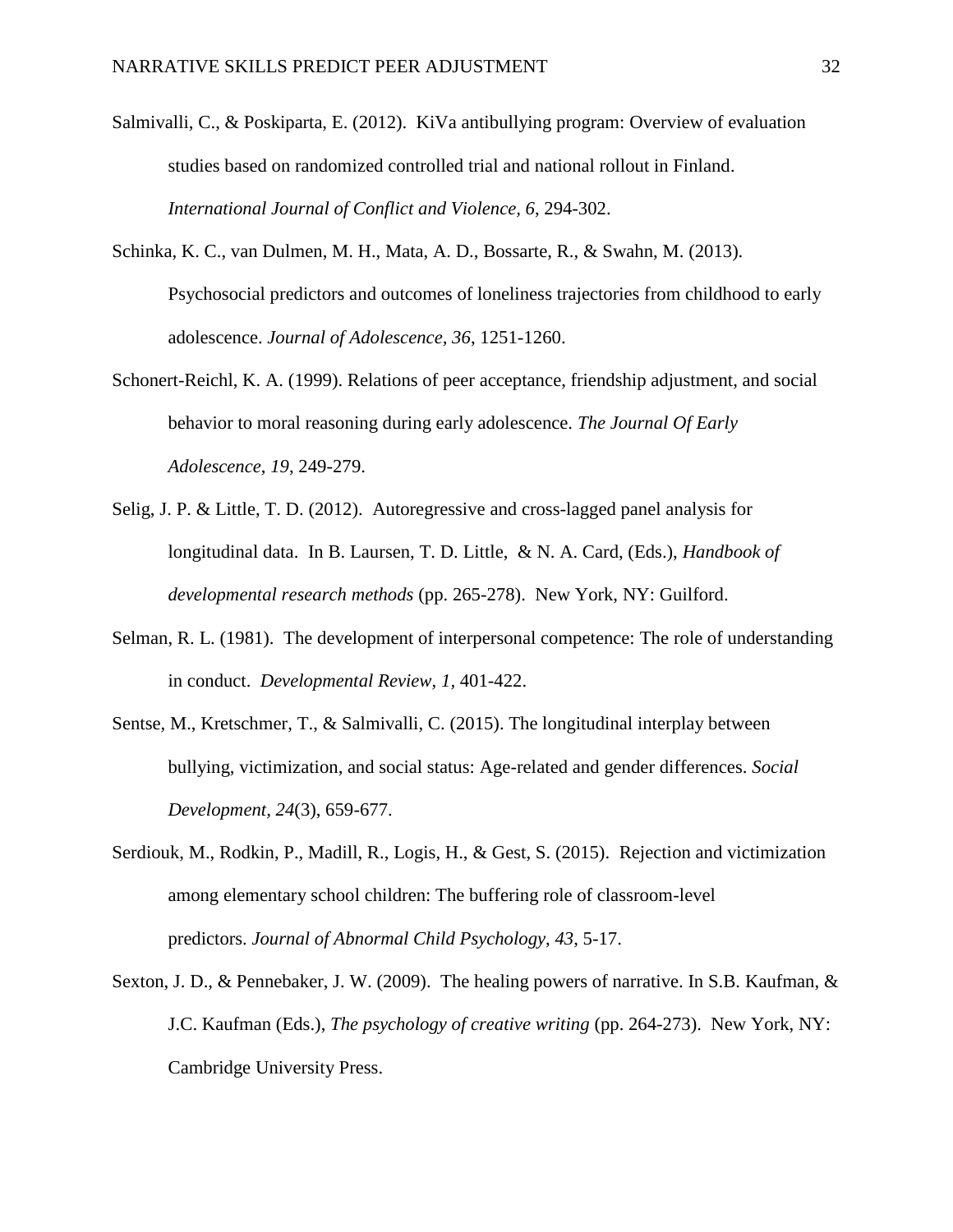- Song, Q., & Wang, Q. (2013). Mother–child reminiscing about peer experiences and children's peer-related self-views and social competence. *Social Development, 22*, 280–299.
- Sullivan, H. S. (1953). The juvenile era and preadolescence. In H. S. Sullivan (Ed.), *The interpersonal theory of psychiatry* (pp. 227-262). New York, NY: W.W. Norton & Company.
- Travagin, G., Margola, D., & Revenson, T. A. (2015). How effective are expressive writing interventions for adolescents? A meta-analytic review. *Clinical psychology review*, *36*, 42-55.
- Wainryb, C., Brehl, B., & Matwin, S. (2005). Being hurt and hurting others: Children's narrative accounts and moral judgments of their own interpersonal conflicts. *Monographs of the Society for Research in Child Development*, *70*, 1-114*.*
- Walton, M. D. (1985). The negotiation of responsibility: Judgments of blameworthiness in a natural setting. *Developmental Psychology, 21*, 725-736.
- Walton, M. D., & Brewer, C. L. (2001). The role of personal narrative in bringing children into the moral discourse of their culture. *Narrative Inquiry, 11*, 1-28.
- Walton, M. D., & Davidson, A. J. (in press). *Conflict narratives in middle childhood: The social, emotional, and moral significance of story-sharing.* New York: Routledge.
- Walton, M. D., Harris, A. R., & Davidson, A. J. (2009). "It makes me a man from the beating I took": Gender and aggression in children's narratives about conflict. *Sex Roles, 61*(5-6), 383-398.
- Weeks, M. S., & Asher, S. R. (2012). Loneliness in childhood: Toward the next generation of assessment and research. In J. B. Benson (Ed.), *Advances in child development and behavior* (pp. 1-39)*.* San Diego, CA: Academic Press.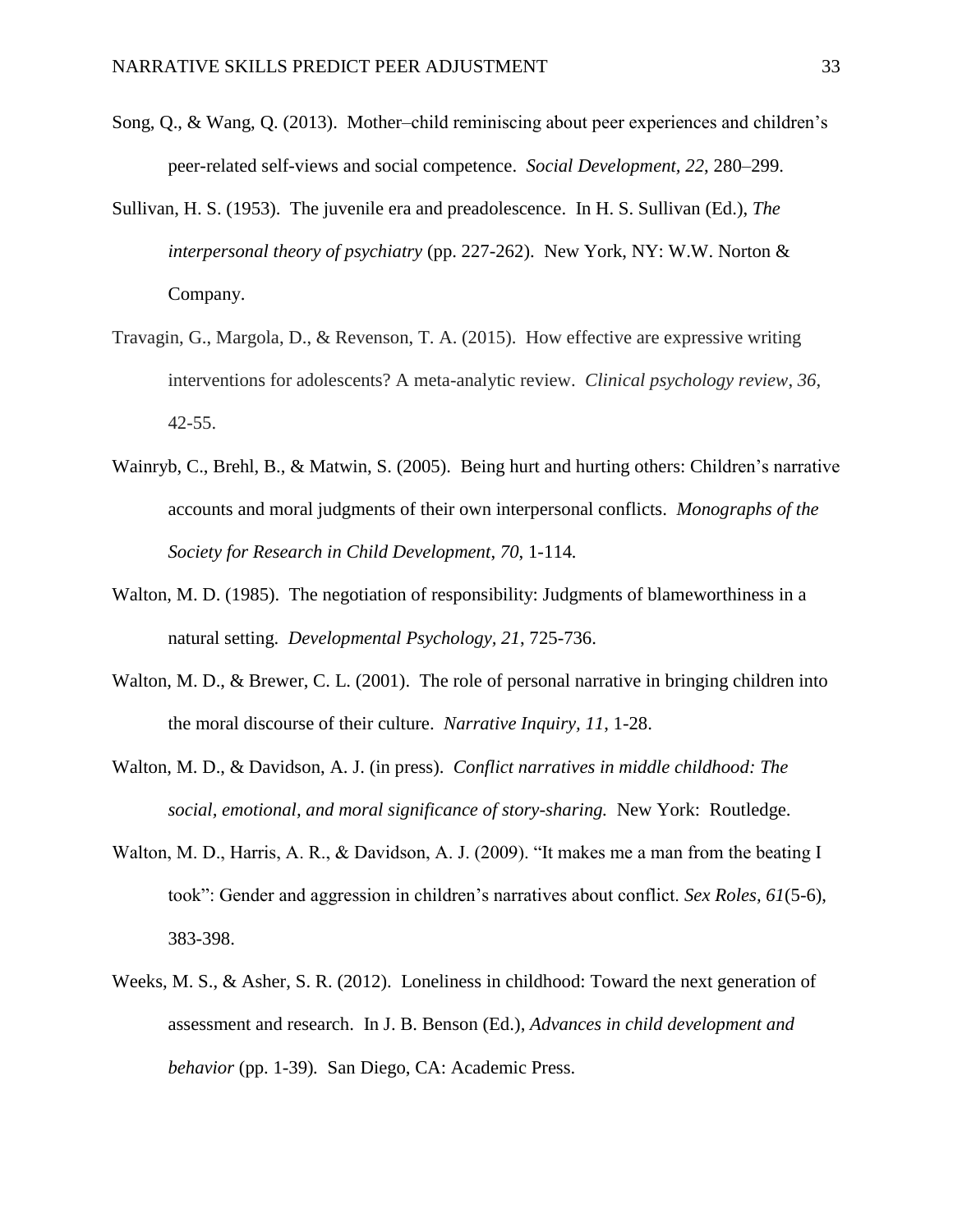- Whitted, K. S., & Dupper, D. R. (2005). Best practices for preventing or reducing bullying in schools. *Children & Schools, 27*, 167-173.
- Zhang, F., You, Z., Fan, C., Gao, C., Cohen, R., Hsueh, Y., & Zhou, Z. (2014). Friendship quality, social preference, proximity prestige, and self-perceived social competence: Interactive influences on children's loneliness. *Journal of School Psychology, 52*, 511- 526.
- Ziegler, F., Mitchell, P., & Currie, G. (2005). How does narrative cue children's perspective taking? *Developmental Psychology, 41*, 115-123.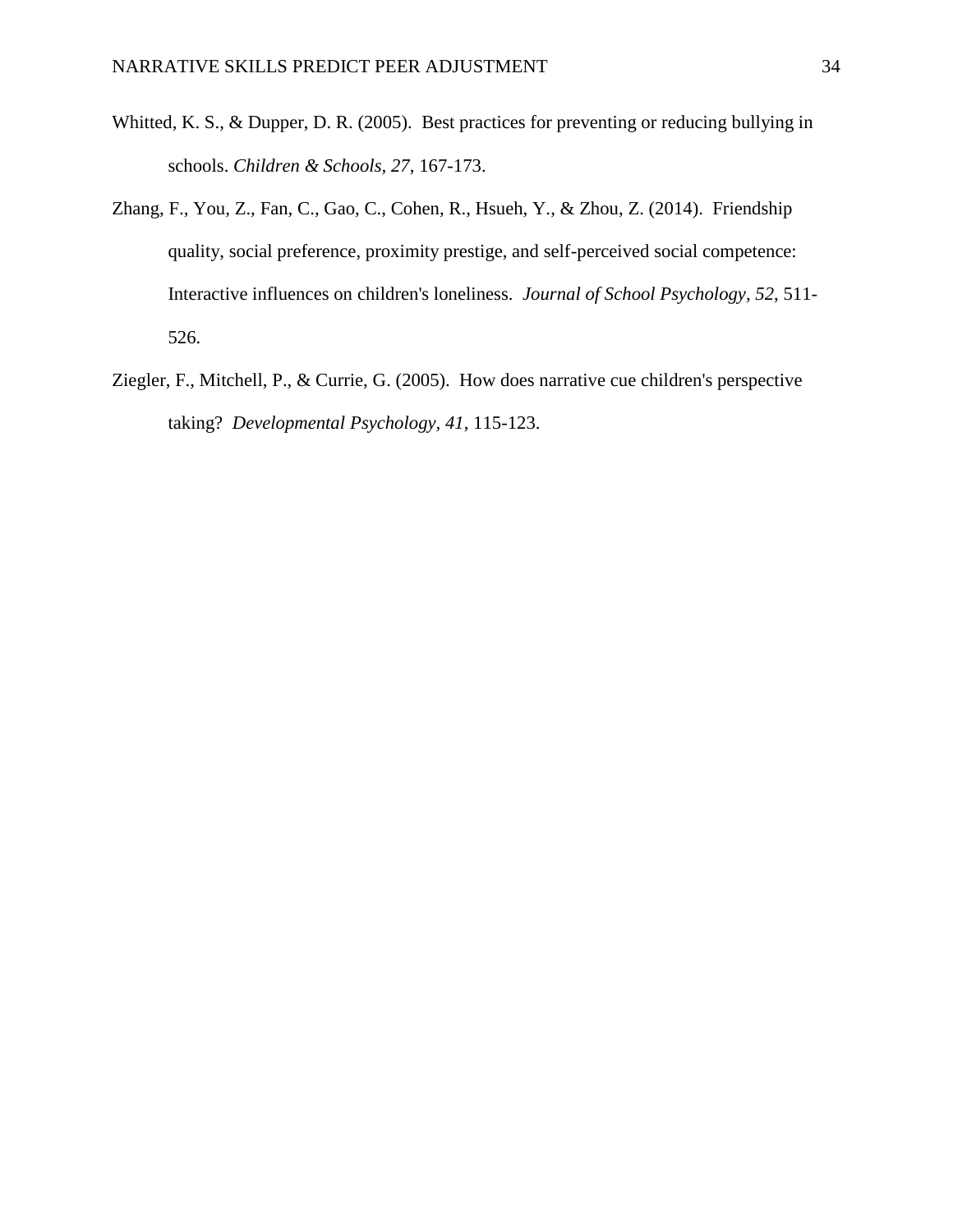#### Author Note

The authors would like to thank the children who shared their personal narratives with us, as well as the teachers and staff who welcomed us into their school community.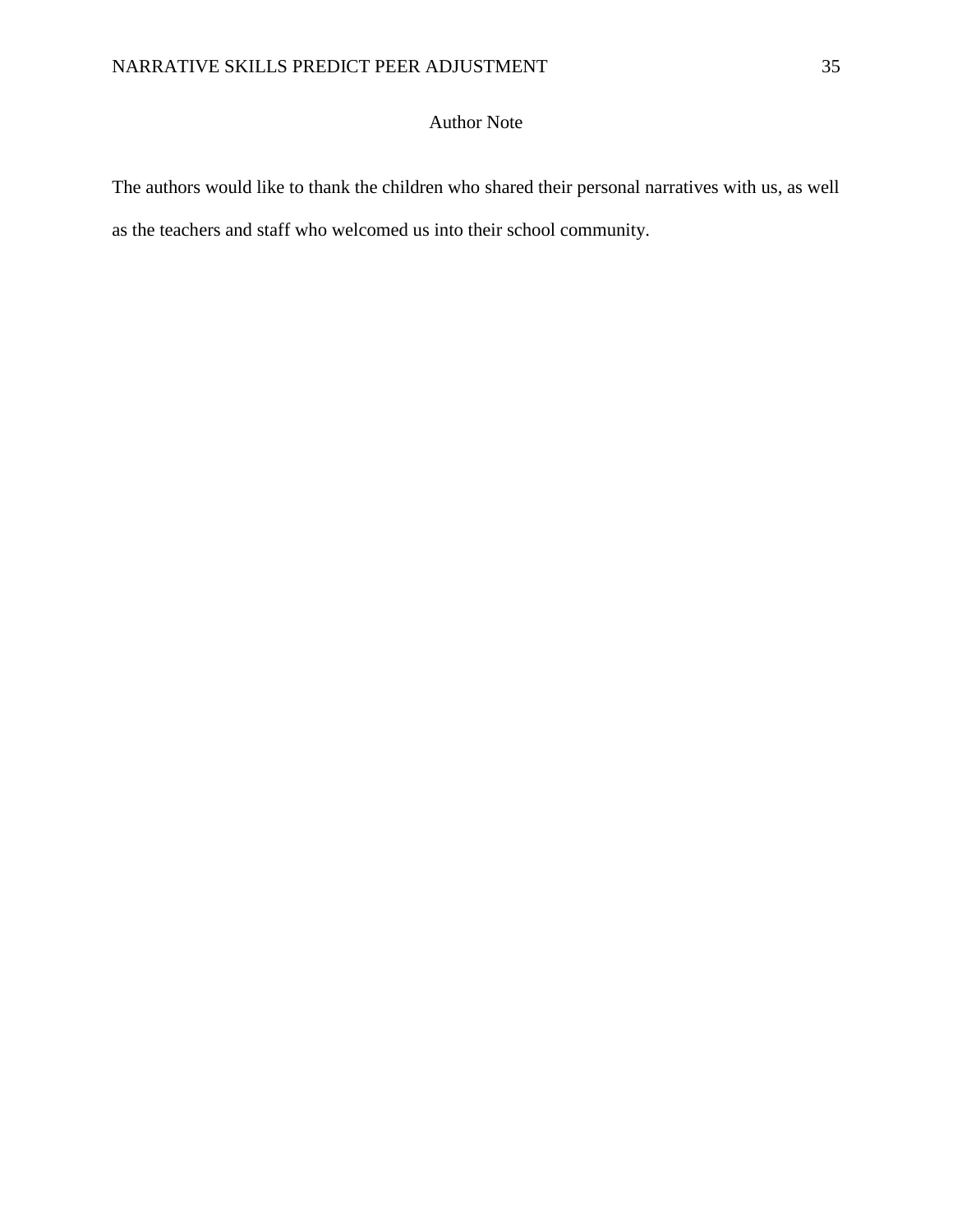### Table 1

| Inter-correlations for Narrative Skills and Peer Adjustment in Year 1 and Year 2 ( $N = 92$ ) |  |  |  |
|-----------------------------------------------------------------------------------------------|--|--|--|
|                                                                                               |  |  |  |

|     | Measure                |              | $\sqrt{2}$ | 3         | $\overline{4}$ | 5       | 6        | 7              | 8        | 9       | 10           | 11       | 12      | 13           | 14             | 15  | 16 | $\cal M$ | $\boldsymbol{SD}$ |
|-----|------------------------|--------------|------------|-----------|----------------|---------|----------|----------------|----------|---------|--------------|----------|---------|--------------|----------------|-----|----|----------|-------------------|
| 1.  | Context (Y1)           | $\mathbf{1}$ |            |           |                |         |          |                |          |         |              |          |         |              |                |     |    | .53      | .49               |
| 2.  | Chronology<br>(Y1)     | $.32***$     |            |           |                |         |          |                |          |         |              |          |         |              |                |     |    | 1.59     | .93               |
| 3.  | Theme $(Y1)$           | $.26*$       | $.58***$   |           |                |         |          |                |          |         |              |          |         |              |                |     |    | 1.21     | .69               |
| 4.  | Motives (Y1)           | .14          | $.42***$   | $.60***$  |                |         |          |                |          |         |              |          |         |              |                |     |    | .33      | .34               |
| 5.  | Moral<br>Concerns (Y1) | .19          | $.23*$     | $.60***$  | $.43***$       |         |          |                |          |         |              |          |         |              |                |     |    | 1.47     | 1.68              |
| 6.  | Disliking (Y1)         | $-.12$       | $-.22*$    | $-.19$    | $-.11$         | $-.03$  |          |                |          |         |              |          |         |              |                |     |    | $-.05$   | .97               |
| 7.  | Victimization<br>(Y1)  | $-.11$       | $-.24*$    | $-.14$    | $-.10$         | .18     | $.71***$ | $\overline{1}$ |          |         |              |          |         |              |                |     |    | $-.01$   | .97               |
| 8.  | Loneliness<br>(Y1)     | $-.03$       | $-.18$     | $-.23*$   | $-.21*$        | .01     | $.29**$  | $.32**$        | -1       |         |              |          |         |              |                |     |    | 2.03     | $.88\,$           |
| 9.  | Context (Y2)           | .22          | $.10\,$    | $.28*$    | .16            | .12     | $-.09$   | .00.           | $-.10$   | 1       |              |          |         |              |                |     |    | .22      | .54               |
| 10. | Chronology<br>(Y2)     | .13          | $.33**$    | $.37**$   | .10            | $.24*$  | $-.12$   | $-.04$         | $-.05$   | .19     | $\mathbf{1}$ |          |         |              |                |     |    | 1.75     | .96               |
| 11. | Theme $(Y2)$           | $.25*$       | $.30*$     | $.43***$  | $.33**$        | $.33**$ | $-.18$   | $-.15$         | $-.08$   | $.32**$ | $.66***$     |          |         |              |                |     |    | 1.06     | .58               |
| 12. | Motives (Y2)           | .11          | .13        | .16       | $.08\,$        | $-.01$  | $-.05$   | $-.17$         | $-.05$   | $.37**$ | $.29*$       | $.26*$   |         |              |                |     |    | 1.63     | 1.57              |
| 13. | Moral<br>Concerns (Y2) | .23          | .16        | $.30*$    | $.37**$        | $.18\,$ | $-.05$   | $-.08$         | $-.12$   | $.40**$ | .19          | $.51***$ | $.29*$  | $\mathbf{1}$ |                |     |    | 2.04     | 1.95              |
|     | 14. Disliking (Y2)     | $-16$        | $-.33**$   | $-.36***$ | $-21*$         | $-.17$  | $.74***$ | $.59***$       | .17      | $-.09$  | $-.38**$     | $-.26*$  | $-.15$  | $-.02$       | $\overline{1}$ |     |    | $-.05$   | .92               |
| 15. | Victimization<br>(Y2)  | $-.16$       | $-.25*$    | $-.19$    | $-.23*$        | .01     | $.42***$ | $.41***$       | .12      | .03     | $-.17$       | $-.16$   | .02     | .03          | $.46***$       |     |    | $-.03$   | .95               |
| 16. | Loneliness<br>(Y2)     | $.08\,$      | $-.13$     | $-.14$    | $-.32**$       | $-.05$  | .09      | .03            | $.54***$ | $-.04$  | .01          | $-.08$   | $.10\,$ | $-.04$       | .11            | .10 |    | 1.84     | .74               |

*Note*: Y1 = Year 1; Y2 = Year 2; Context, Chronology, Theme, Motives, and Moral Concerns = Narrative Skills; Disliking, Victimization, & Loneliness = Peer Adjustment.  $**p* < .05.$  \*\* *\*\*\** $*p* < .001$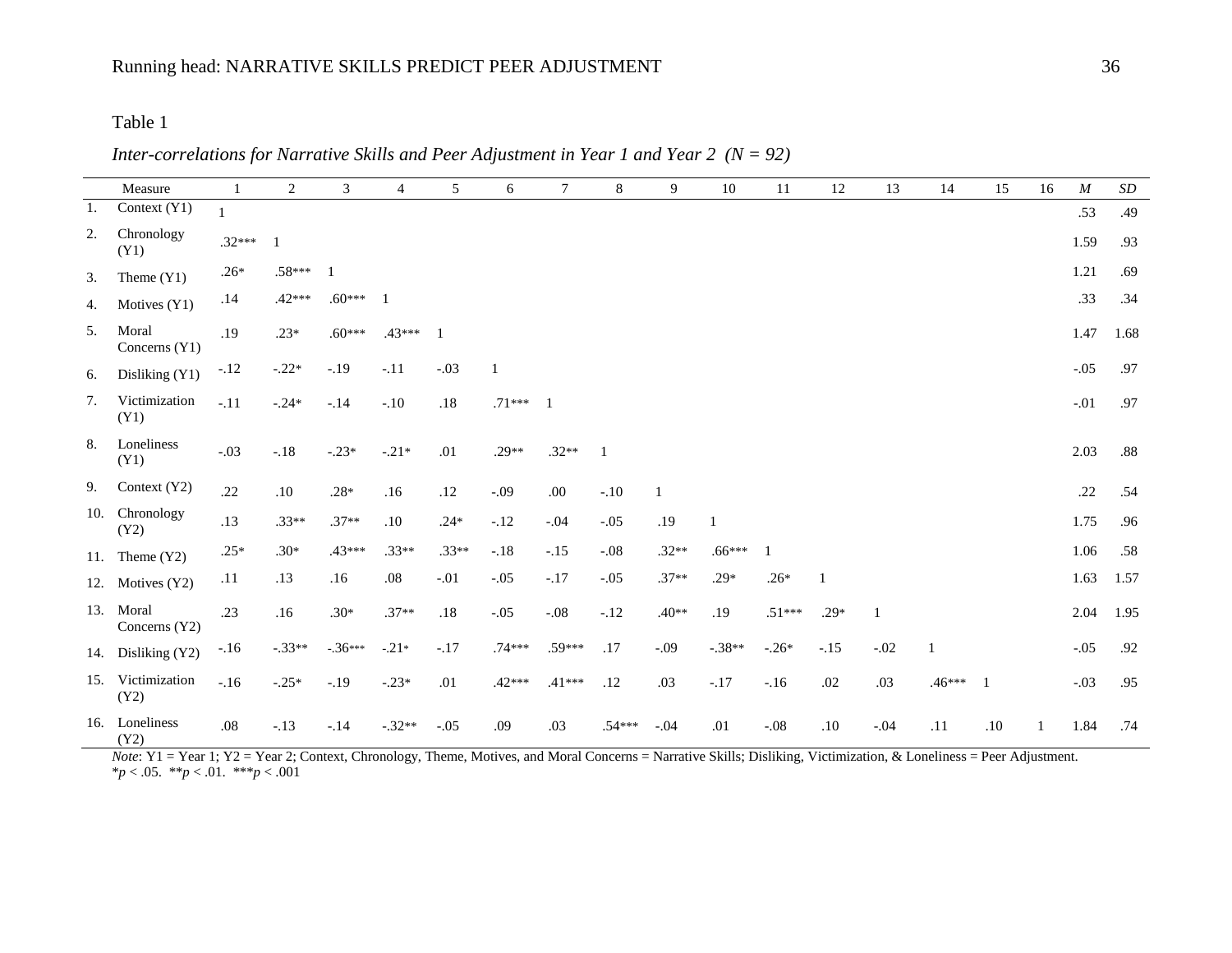

*Figure. 1*. Cross-lagged model of disliking and chronological coherence. Standardized coefficients are presented.  $E = error$ .  $R^2 = total$  variance explained on the outcome. \**p* < .05. \*\**p* < .01. \*\*\**p* < .001.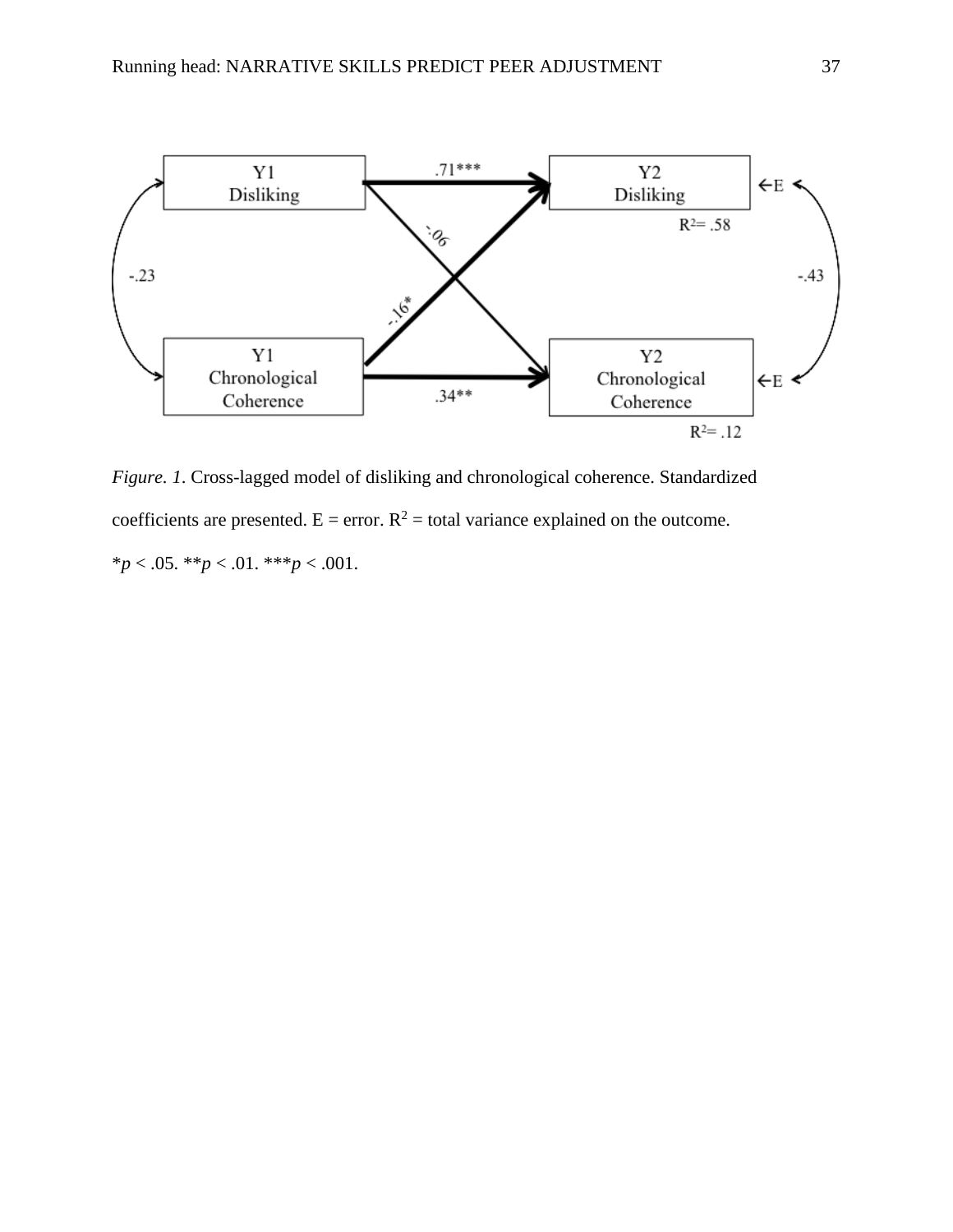

*Figure. 2*. Cross-lagged model of disliking and thematic coherence. Standardized coefficients are presented.  $E = error$ .  $R^2 = total variance explained on the outcome$ .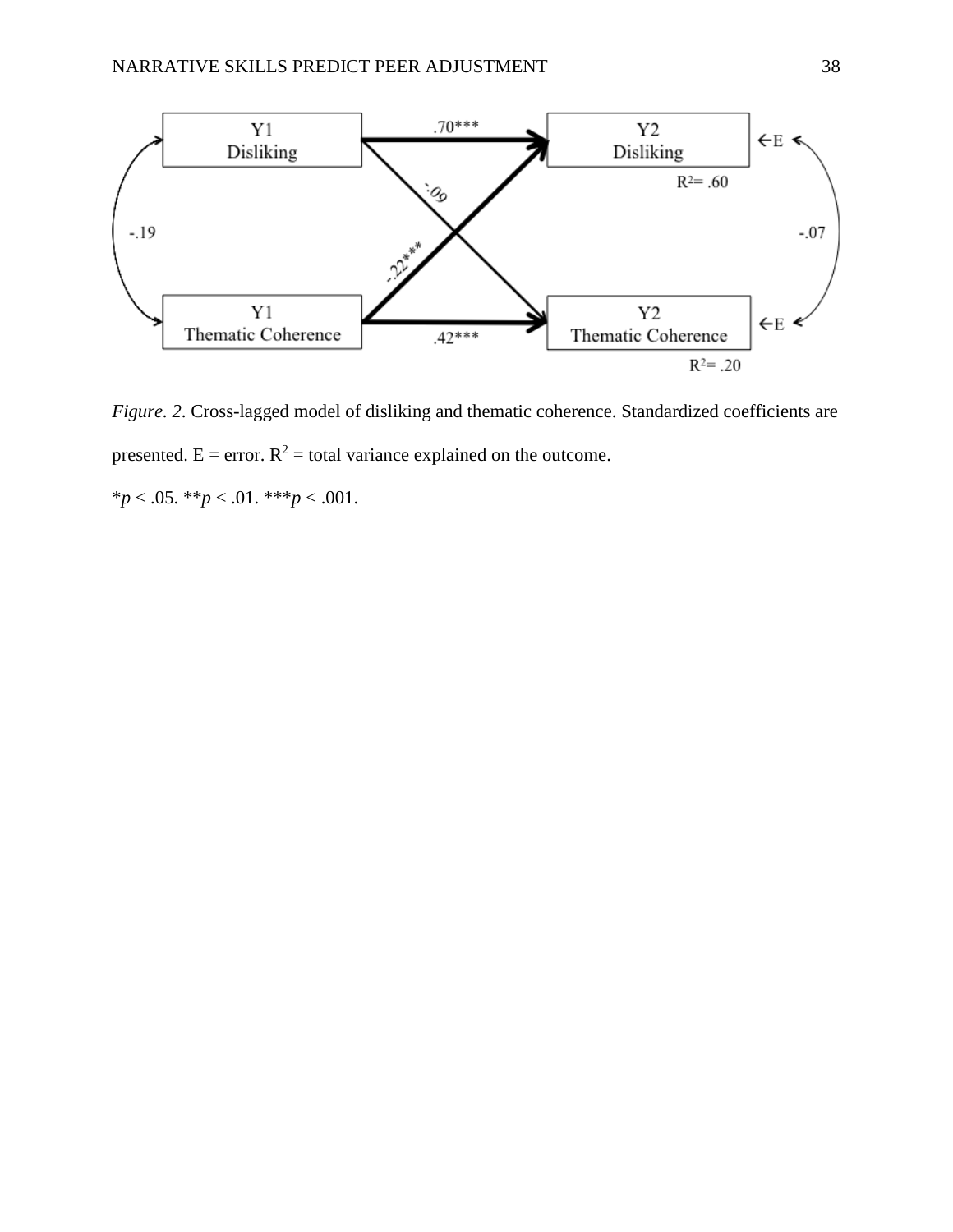

*Figure. 3.* Cross-lagged model of disliking and moral concerns. Standardized coefficients are presented.  $E = error$ .  $R^2 = total variance explained on the outcome$ .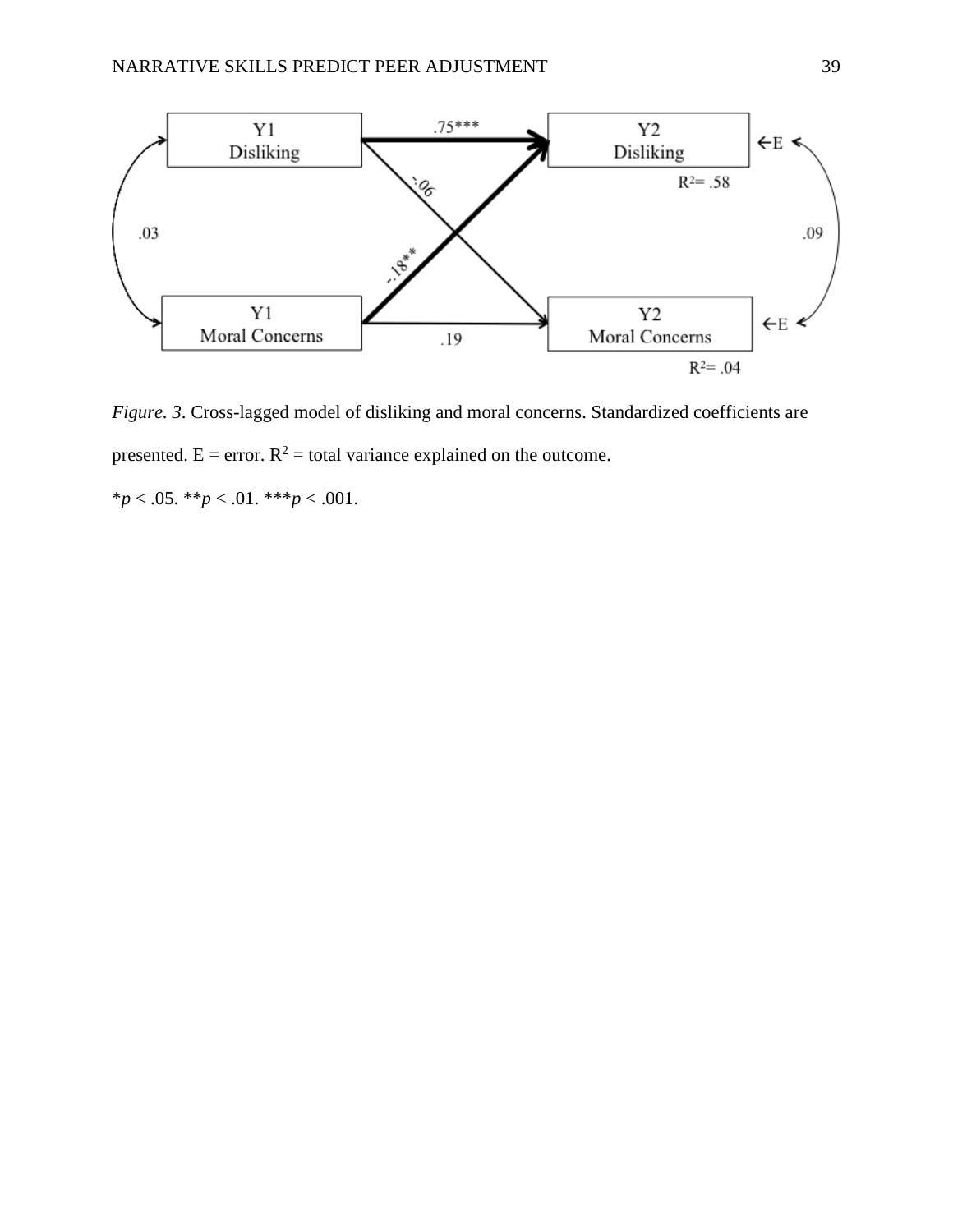

*Figure. 4*. Cross-lagged model of victimization and motives. Standardized coefficients are presented.  $E = error$ .  $R^2 = total variance explained on the outcome$ .